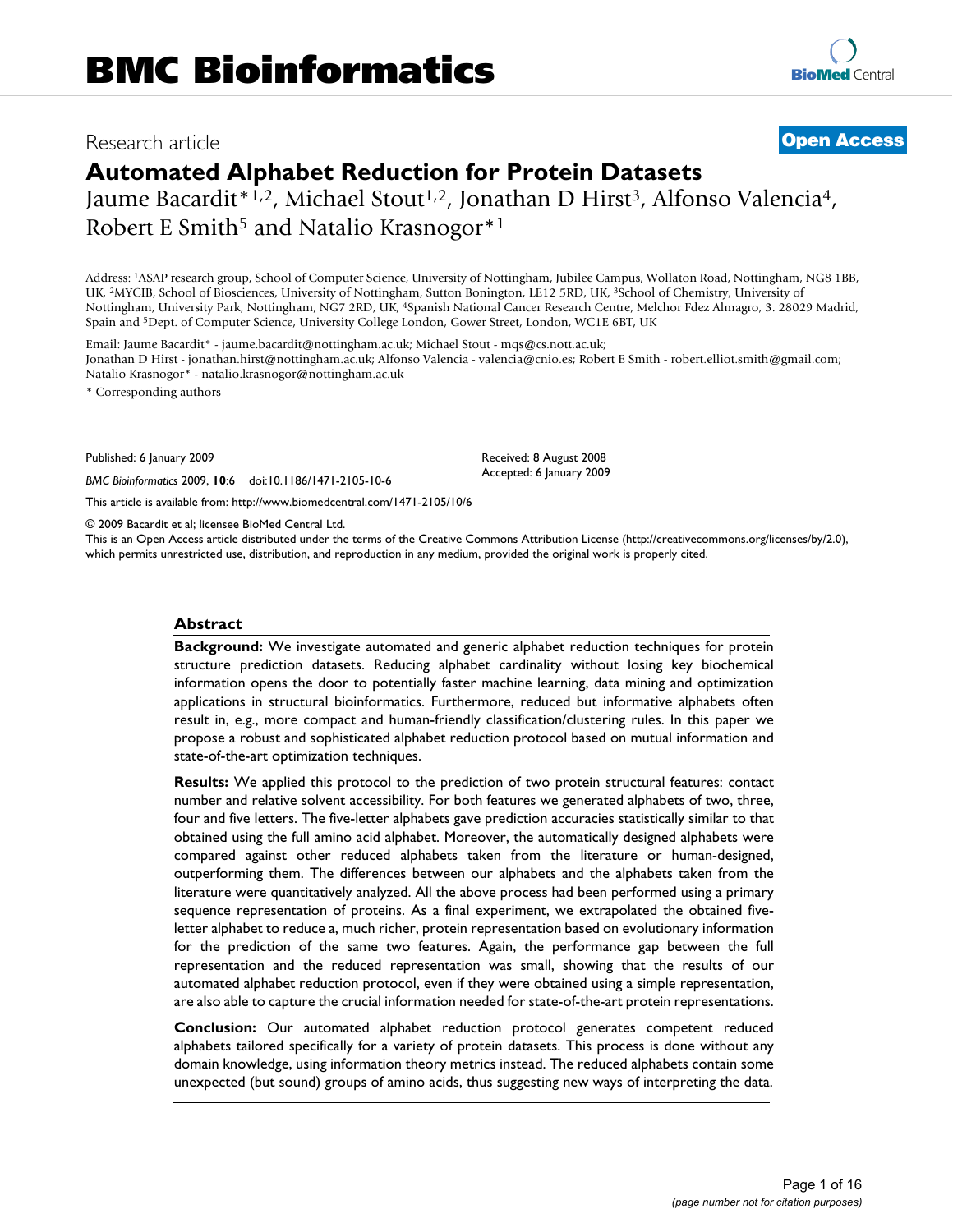# **Background**

The prediction of the 3D structure of protein chains, known as Protein Structure Prediction (PSP), is a key challenge in structural bioinformatics. Not only there is a lack of consensus on how to approach PSP, but for some of the current methods, especially ab-initio ones, computations are exceedingly demanding. Rosetta@home [1], one of the top predictors in the CASP7 (Critical Assessment of techniques for protein Structure Prediction) experiment, used up to 10000 computing days to model a single protein. One way in which PSP calculations might be accelerated is by using a divide-and-conquer approach, where the problem of predicting the tertiary structure of a given sequence is split into smaller challenges, such as predicting secondary structure, solvent accessibility, coordination number, etc. and then using the solutions for these simpler problems as constraints, i.e. building blocks, for the original 3D prediction. A complementary strategy would be to reduce the size of the alphabet of the variables that are involved in the prediction of tertiary structure, and solve the previously mentioned sub-problems using the reduced alphabets. The alphabet by which the sequence of a protein is represented would be an obvious focus for any reduction mechanism.

An example of a widely used reduction is the two-letter hydrophobic/polar (HP) alphabet [2]. This reduction is usually followed by constraining the residue locations of the protein to those of a 2D/3D lattice [3,4]. Sometimes this HP alphabet reduction is applied to off-lattice proteins. For example, in a recent paper [5] we compared predictions of residue contact numbers (CN) for lattice and off-lattice proteins using both the HP alphabet and the amino acid (AA) alphabet. The HP alphabet gave predictions significantly less accurate than the AA alphabet, although the difference was not large (at most 3.8%). The reduction of alphabets for PSP related problems brings to the fore some important questions. (1) Is it possible to reduce alphabet size without significantly losing information and hence degrading performance? (2) Is there a single reduced alphabet for all problems? Or would, for example, the prediction of disulfide bonds necessitate a different alphabet than, for instance, the prediction of contact numbers?

# *Previous work*

The alphabet reduction problem in the context of PSP can be summarized in a simple question: which is the minimum number of AAs that is able to represent the structural information of a protein? That is, when is the loss of information intrinsic in the alphabet reduction problem going to affect crucial data? In general this kind of process involves deciding on three aspects: (1) how are we going to represent the protein structural information? (2) how are we going to quantify how good is the reduced alphabet to maintain the crucial information held in the representation from point 1 and (3) how are we going to obtain the optimal reduced alphabet based on the metric of point 2.

The work of Solis and Rackovsky [6] is one of the earliest alphabet reduction methods that, like our approach, uses information theory to quantify the quality of the reduced alphabets. They propose an information gain function that measures how different the entropy of the structural patterns represented by a given reduced alphabet is from a random distribution of patterns, and then optimize this function using a Monte Carlo method to obtain their optimal reduced alphabet. Two representations of a protein structure were evaluated in that work, one based on bond lengths, bond angles and dihedral angles of the protein's backbone and another one based on secondary structure states of the protein residues. Other work of these authors combining information theory and reduced alphabets includes [7] and [8]. The latter one also introduces the simultaneous generation of multiple reduced alphabets for different parts of the protein representation, which is similar to our DualRMI strategy.

Other methods [9,10] base their metrics on the Miyazawa-Jernigan interaction matrix [11], while others [12] are based on the BLOSUM substitution matrix [13]. Another work [14] uses the Kullback-Leibler distance [15] between probability distributions as their metric to evaluate reduced alphabets, applied to a four-state secondary structure representation. One example of the application of an Evolutionary Algorithm to alphabet reduction is [16]. In this case, a genetic algorithm (GA) was used to optimize a five-letter alphabet for sequence alignment. The GA was used to maximize the difference between the sequence identity of the training alignments and a set of random alignments based on the same sequences. Another approach [17] applied Mutual Information to optimize alphabet reduction for contact potentials. Meiler et al. [18] proposed a method whereby, instead of treating each AA type at a symbolic level, they were characterized through several physical features and a neural network was applied to generate a lower dimensionality representation of these features. Wrabl and Grishin [19] used the Monte Carlo method to optimize groups of amino acids that maximize the total variance of amino acid frequencies applied to multiple sequence alignments. A different structural representation was used by [20], where the 3D structure of a protein is mapped into protein blocks of five residues long containing eight consecutive ( $\psi$ ,  $\phi$ ) dihedral angles. The distributions of AAs in the protein blocks were used to group together those having similar local structure.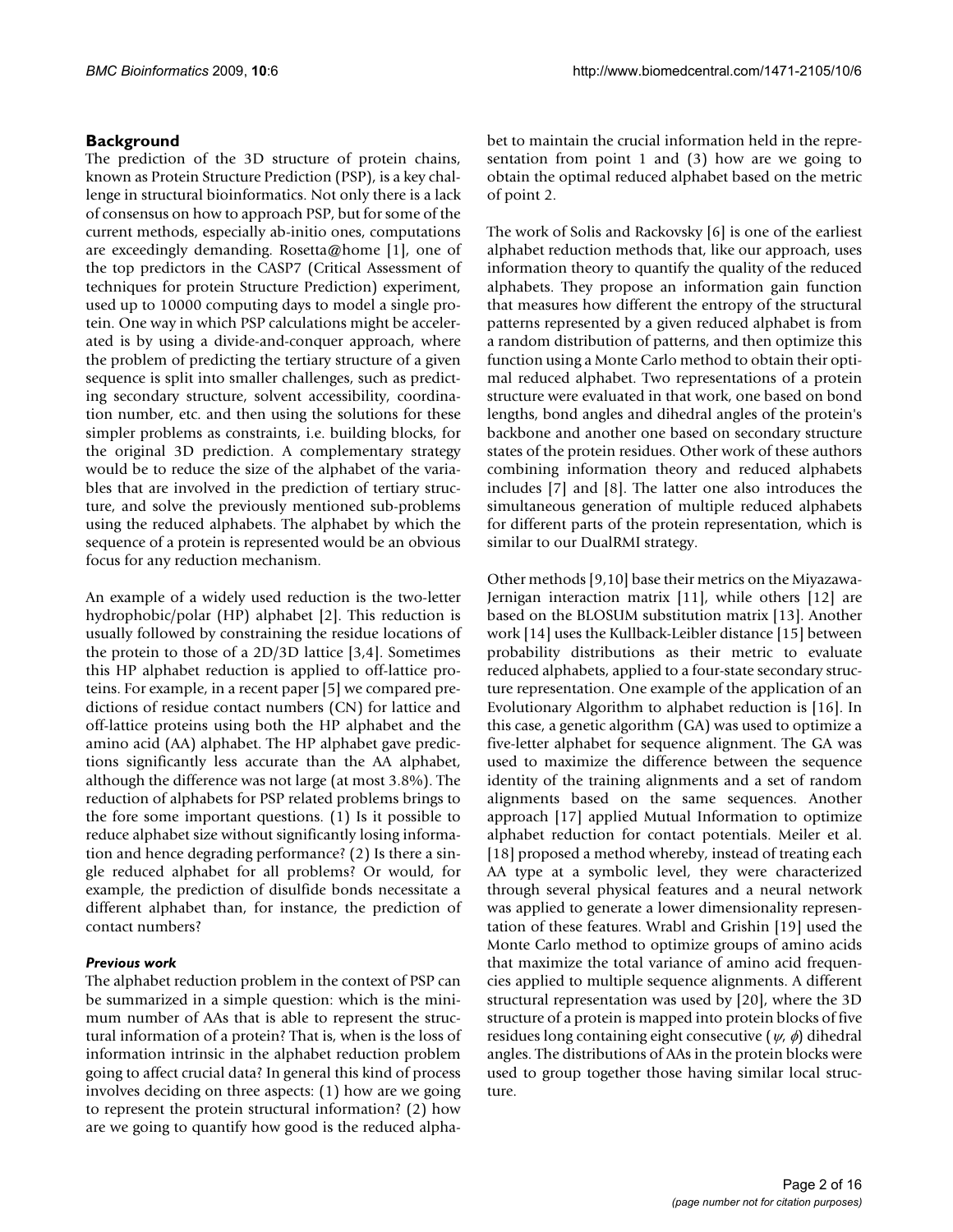Reduced alphabets for protein sequences have other traditional uses besides PSP, such as protein design and mutation, where the goal is to obtain sequences, either generating them from scratch or modifying previously known proteins, that fold in a certain specific way or to obtain/maintain certain functional properties. To that end, it is important to known which AAs can be exchanged with which others without impacting in the fold or the function/stability/etc. of the protein. That is, which AAs can be grouped together because they behave similarly. A classic example of this kind of research is [21], where several proteins with a certain specific alternation of polar/nonpolar residues were designed and all of them folded into four helix bundle proteins. The specific AA sequence of each protein varied, but the pattern of polar/ nonpolar residues was always the same. Another example is [22], where an enzyme used for D-amino acids production was randomly mutated, and the individual AA substitutions that maintained the enzyme function and increased its thermostability were identified. In [23] a 213-residue E. Coli enzyme was mutated with the objective of obtaining a functionally similar protein having a reduced set of amino acids. In the final variant of the enzyme, after 73 substitutions, nine AA types occupied 88% of its sequence, and seven AA types were never present.

In recent work [24] we proposed an automated method to perform alphabet reduction. This method uses ECGA [25] to optimize the distribution of the 20 letters of the AA alphabet into a predefined number of categories, using the Mutual Information (MI) metric, as an objective function. This measure relates the dependence between two variables: the input attributes and the feature we are predicting. By optimizing this measure we are looking for the alphabet reduction that maintains as much of the useful information as possible existing in the input attributes related to the predicted feature. We applied this measure to predict CN [26], optimizing alphabets ranging from two to five letters. Afterwards, the dataset with reduced representation was fed into the BioHEL machine learning method [27] to determine if the reduced alphabet was able to perform competently. It was possible to obtain an alphabet of three letters with similar performance to the full AA alphabet using a protein-wise accuracy metric.

However, when the sample size was small, e.g. trying to optimize alphabets with more than three symbols, the MI was unable to find a reduced alphabet without losing performance. Table 1 contains, for each tested alphabet size in our previous work, the percentage of possible input patterns actually represented in the dataset. We were predicting the CN of a residue using as input information the AA type of a window of  $\pm$  4 residues around the target. Therefore, if a two-letter alphabet was used to represent these

**Table 1: Percentage of input space covered by training instances for various alphabet sizes (CN feature)**

| # letters | Ratio       |
|-----------|-------------|
| 2         | 100%        |
| 3         | 97.8%       |
| 4         | 57.6%       |
| 5         | 11.3%       |
| 20        | $3.1e^{-7}$ |
|           |             |

data, there would be a total of 512 possible input patterns (two letters and nine window positions). If we were using a three letters alphabet, we would have 19683 possible input patterns. As the training set contained around 230000 instances, with two and three letters it was (almost) possible to have at least one occurrence of all possible input patterns. However, beyond three letters only a fraction of the input patterns is available, and mostly with a single instance per pattern. An extreme case that illustrates the small sample size issue is if we were to compute this percentage of represented patterns for the original 20-letter AA alphabet. The difference between the size of the, already large, training set and the size of the input space is many orders of magnitude. MI needs *redundancy* in order to estimate properly the relation between inputs and outputs, and there is almost no redundancy in the dataset for alphabets with more than three letters. This objective function cannot provide appropriate information for a successful alphabet optimization. Our experiments confirmed a performance degradation for alphabets of four and five letters and, moreover, it was difficult to extract meaningful explanations for the resulting reduced alphabets. In this paper we use an existing method [28] to increase the robustness of the MI metric, which is implemented into two of our alphabet reduction strategies, RMI and DualRMI (defined in next section).

#### *Our contribution*

In this paper, we address these issues by extending our previous work [24]. Given a dataset and a feature to predict (structural representation) one may ask "what is the optimal alphabet that must be used to represent and exploit the available data?" This is, in essence, an optimization problem for which, as stated above, a suitable objective function and optimization algorithm must be found. In this paper we propose that an existing robust MI estimation method [28] is a very strong candidate for a good objective function, while a state-of-the-art evolutionary algorithm, ECGA [25], is used to explore the vast and complex search space associated with alphabet minimization. We test our protocol on two structural bioinformatics problems, namely, contact number (CN) and relative solvent accessibility (RSA) prediction. That is, we used the automatically reduced alphabets to predict CN and RSA profiles for proteins and compared their accuracy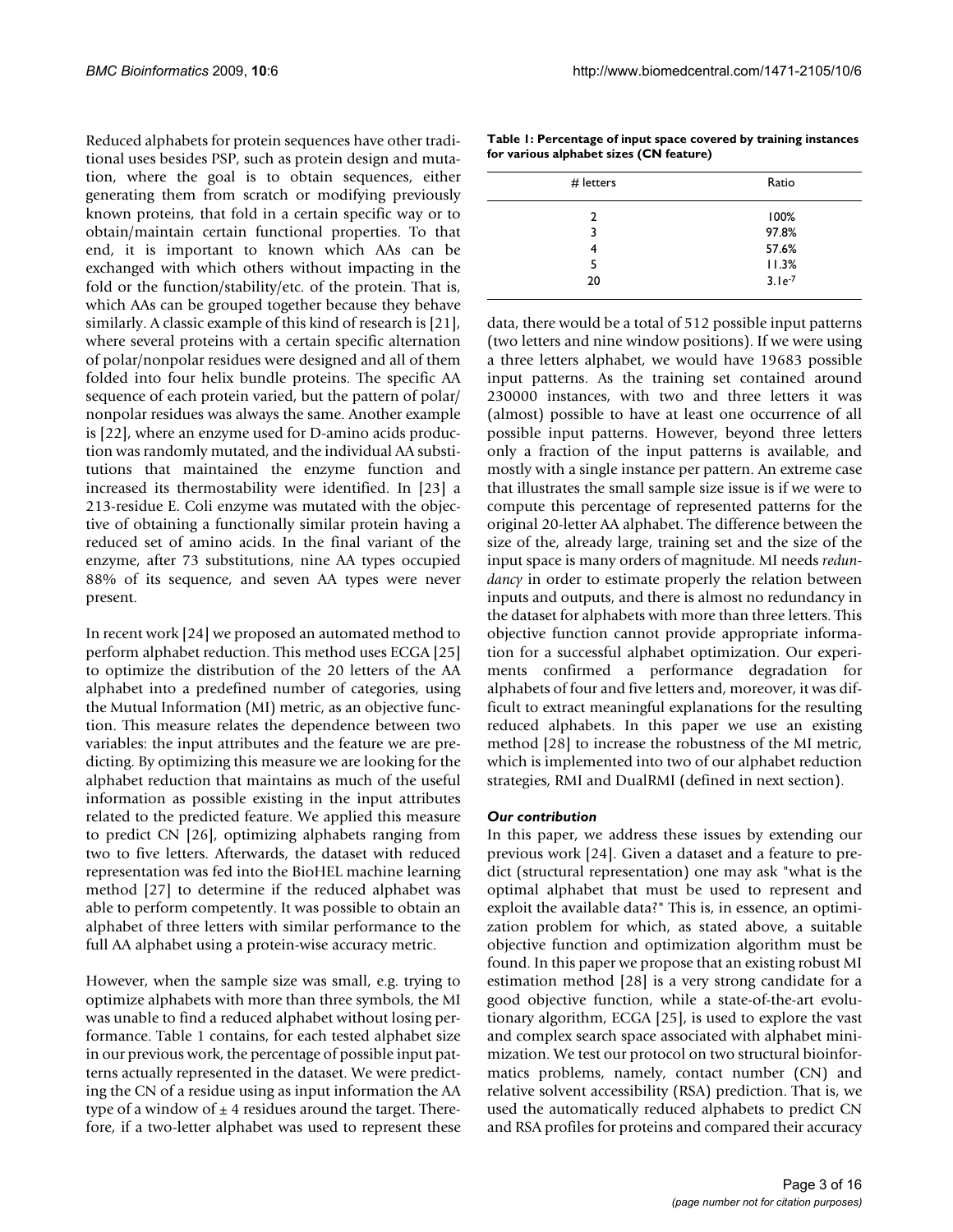against those of the full alphabet, reduced alphabets found in the literature [16] and with some expertdesigned ones. Our results indicate that we can obtain reduced alphabets of only five letters that give an accuracy within 1% of that obtained with the full AA alphabet, and higher accuracy than the other reduced alphabets included in the comparison. The differences between the reduced alphabets are quantitatively analyzed. As a final experiment to show the generality and scientific relevance of this work, we used five-letter alphabet obtained with our protocol to reduce a protein representation using evolutionary information, namely a position-specific scoring matrix (PSSM) [29] representation, and then we repeated the process of learning from both the reduced and the original representation and compare their performance.

### **Methods**

#### *Dataset and predicted PSP features Contact Number*

The CN of a certain AA is a specific feature of a protein's 3D structure. That is, in the native state, each residue will have a set of other residues that are its spatial nearest neighbours. The number of nearest neighbours of a given residue is its contact number. A variety of machine learning paradigms have been used to predict this feature [26,30,31]. The CN definition we have used is the one proposed by Kinjo et al. [30]. It is defined using the *C*<sup>β</sup> atom ( $C_{\alpha}$  for glycine) of the residues. The boundary of the sphere around a residue, defined by the distance cutoff  $d_c$  $\in \mathfrak{R}^+$ , is made smooth by using a sigmoid function. A minimum chain separation of two residues is required. Formally, the CN,  $N_i^p$ , of residue *i* in protein chain  $p$  is computed as:

$$
N_i^p = \sum_{j:|j-i|>2} \frac{1}{1+exp(w(r_{ij}-d_c))}
$$
 (1)

where  $r_{ij}$  is the Euclidean distance between the  $C_{\beta}$ atoms of the *i*th and *j*th residues. The constant *w* determines the sharpness of the boundary of the sphere. In this paper we used a distance cutoff  $d_c$  of 10 Å and a  $w$  of 3. The real-valued definition of CN has been discretized in order to transform the dataset into a classification problem that can be mined by machine learning methods. We divide the range of CN values into two states (low/high CN) by cutting the CN range by its middle point. To predict the CN of each residue in a protein we use the set of input attributes labelled as *CN1* in [26]: the input data consist of the AA type of the residues in a window of four residues at each side of the target.

In the final experiment using the PSSM representation, this information was computed by using the PSI-BLAST program [32] following the procedure suggested in [33]. Each residue in the chain is represented by 20 continuous variables. We use the same window size of  $\pm$  4 residues. Thus, each instance has 180 attributes.

#### *Relative Solvent Accessibility*

Another interesting PSP feature is the solvent accessibility (SA) of residues. Prediction of this feature is usually addressed after a certain AA-wise normalization, where the SA of a residue is divided by the maximum accessible surface in the extended conformation of its AA type in what is known as relative solvent accessibility (RSA) [34]. In order to predict this continuous feature some works use regression methods [35] while other works predict whether the RSA of a residue is, for instance, lower/higher than some threshold (Buried/Exposed), treating this prediction as a classification problem [34,36]. We have used the DSSP program [37] to obtain the actual SA of each residue in the dataset. Next, we compute the RSA by dividing the SA of each residue by the maximum SA values specified in [34] for each AA type. The continuous RSA was transformed into a classification problem, by dividing the domain into buried/exposed states, placing a cut point at 25% RSA, as in [36]. The input data used to predict RSA are analogous to the data used for the CN dataset: the AA type of the residues in a window of  $\pm$  4 residues around the target. The PSSM representation for RSA is also equivalent to the one used for CN: 180 continuous attributes.

#### *Protein dataset*

We have used the dataset and training/test partitions proposed by Kinjo et al. [30]. The protein chains were selected from PDB-REPRDB [38] with the following conditions: less than 30% of sequence identity, sequence length greater than 50, no membrane proteins, no nonstandard residues, no chain breaks, resolution better than 2 Å and a crystallographic *R* factor better than 20%. Chains that had no entry in the HSSP database [39] were discarded. The final dataset contains 1050 protein chains and 257560 residues. Data were partitioned into training and test sets using an iterated hold-out procedure (very close to the standard stratified ten-fold cross-validation procedure). The proteins included in training/test pair of sets are reported in [http://www.infobiotic.net/papers/](http://www.infobiotic.net/papers/AlphaRed/fold_definitions.tar.gz) [AlphaRed/fold\\_definitions.tar.gz](http://www.infobiotic.net/papers/AlphaRed/fold_definitions.tar.gz). The original and alphabet-reduced datasets for both CN and RSA prediction and all the training/test partitions are available at [http:www.infobiotic.net/papers/AlphaRed/DatasetsAl](http://www.infobiotic.net/papers/AlphaRed/DatasetsAlphaRed.tar.gz) [phaRed.tar.gz](http://www.infobiotic.net/papers/AlphaRed/DatasetsAlphaRed.tar.gz) (368 MB).

### *Automated Alphabet Reduction protocol*

The experimental protocol follows two main stages. In the first one, ECGA is used to optimize a reduced alphabet. MI is used as the objective function. In the second stage, Bio-HEL [27] is used to validate the reliability of the opti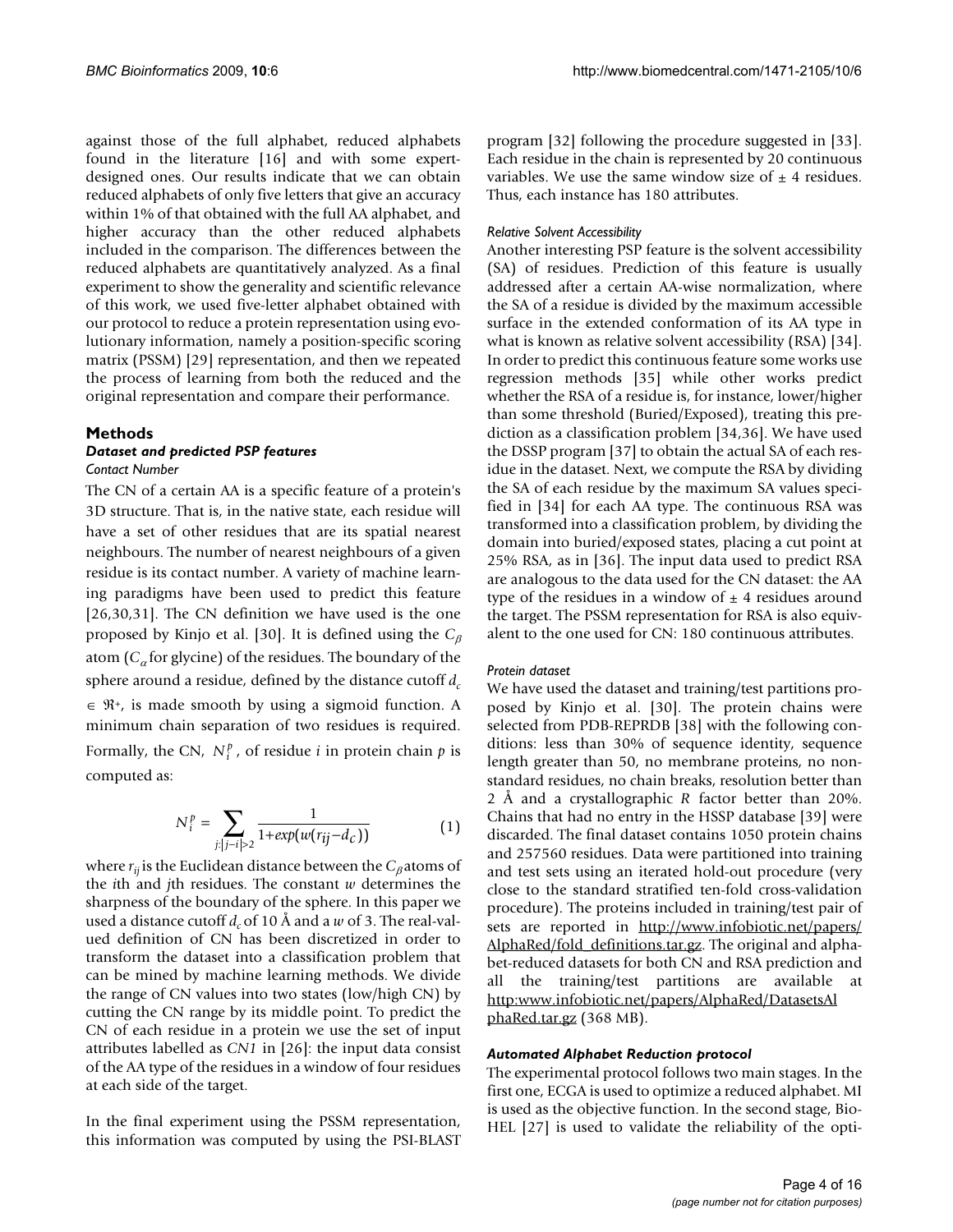mized alphabet found in the first stage by training classifiers, i.e. predictors, for CN and RSA. The following protocol was used for our experiments. For each dataset (CN and RSA) and for each tested alphabet size (from two to five letters) ECGA is used to find the optimal alphabet reduction of the predetermined size using the MI-based objective function. Three MI strategies are used: MI, RMI and DualRMI (explained in the next subsection). Next, the alphabet reduction policy is applied to the dataset. Finally, the BioHEL classification method is applied to the dataset with the optimally reduced alphabet found in the previous stage. We have tested alphabets of up to five letters only, because we are (1) interested in determining the smallest possible alphabet size that suffers from only a marginal information loss and (2) because recent literature focuses on alphabets of similar sizes [16].

### *Optimization of reduced alphabets*

ECGA [25] is an optimization method belonging to the family of Estimation of Distribution Algorithms (EDA) [40]. EDAs are Evolutionary Computation Techniques that employ statistical learning or machine learning methods to estimate the structure of the problem, and employ these estimations to perform an intelligent exploration of the search space. In the ECGA, the structure of the population is modelled as a set of non-overlapped groups of variables. The variables in each group interact strongly among themselves, and interact less with variables in other groups. Next, an exploration mechanism seeks new solutions, exploiting the estimated problem structure model. We have extended a public implementation of ECGA [ftp://www-illigal.ge.uiuc.edu/pub/src/ECGA/](ftp://www-illigal.ge.uiuc.edu/pub/src/ECGA/chiECGA.tgz) [chiECGA.tgz](ftp://www-illigal.ge.uiuc.edu/pub/src/ECGA/chiECGA.tgz) to optimize reduced alphabets. The source code of the program is available from [http://www.infobi](http://www.infobiotic.net/papers/AlphaRed) [otic.net/papers/AlphaRed.](http://www.infobiotic.net/papers/AlphaRed)

### *Objective function*

The aim of the alphabet reduction optimization is to simplify the representation of the dataset with the goals of (1) making the problem easier to learn and (2) enhancing the interpretability of the resulting classifiers. These two goals are, of course, counterbalanced with the need to maintain the essential information contained in the original dataset. Therefore, the objective function for such a process should give an estimation of what the reduced input information can infer about the output.

MI is a measure that quantifies how much information one variable holds about the other [41]. It is defined as:

$$
I(X;Y) = \sum_{\gamma \in Y} \sum_{x \in X} p(x,\gamma) \log \frac{p(x,\gamma)}{p(x)p(\gamma)}
$$
(2)

where  $p(x)$  and  $p(y)$  are, respectively, the probabilities of appearance of *x* and *y*, and  $p(x, y)$  is the probability of having *x*, *y* at the same time in the dataset. In our case, we use MI to measure the quantity of information that the input variables of the alphabet-reduced dataset have in relation to the states in which the protein structural feature is partitioned. That is, for a given instance, *x* represents a string that concatenates the input variables of the instance, while *y* encodes the associated class for that instance.

## *Alphabet reduction strategies*

We describe next the three studied reduction strategies. The first corresponds to the strategy tested in our previous work [24], while the latter two represent substantial improvements.

### *Mutual Information strategy*

This strategy is composed of a representation of the reduced alphabet and an objective function that evaluates such reduction. The representation is simple: it has one variable for each letter of the original alphabet (the 20 AA types plus the end-of-chain symbol) encoding the group of letters where this AA type is assigned. This variable can take a value in the range 0..*N* - 1, where *N* is the predefined number of symbols of the reduced alphabet. Table 2 illustrates an example of such encoding for a reduction process into two groups. The objective function that evaluates the reduction is the original MI metric as per eq. 2.

Each objective function computation follows these steps: first, the reduction mappings are extracted from the representation. Next, the instances of the training set are transformed into the low cardinality alphabet based on the extracted mappings creating a set of pairs  $(x_1, y_1)$ ,  $(x_2, y_2)$ , ...,  $(x_n, y_n)$ . Then, MI is computed from the data, *MI* = *I*(*X*, *Y*). The objective function of this alphabet reduction is its dataset Mutual Information.

### *Robust Mutual Information*

As discussed in the introduction, the performance of MI as a good objective function degrades when applied to small samples. Hence, we also use the approach proposed in [28]. The strategy is known as Robust Mutual Information (RMI). It uses the same representation encoding as in the MI strategy, but a different objective function, that is computed as follows: first, the reduction mappings are extracted from the representation and the MI measure is computed as in the previous strategy. Next, we scramble

**Table 2: Representation used in the alphabet reduction process for a two-letter reduction**

| Orig. Alphabet          | <b>ACDEFGHIKLMNPORSTVWXY</b> |
|-------------------------|------------------------------|
| <b>Encoding</b>         | 001100001001111110010        |
| Meaning of the encoding | Group 1: ACFGHILMV WY        |
|                         | Group 2: DEKNPORSTX          |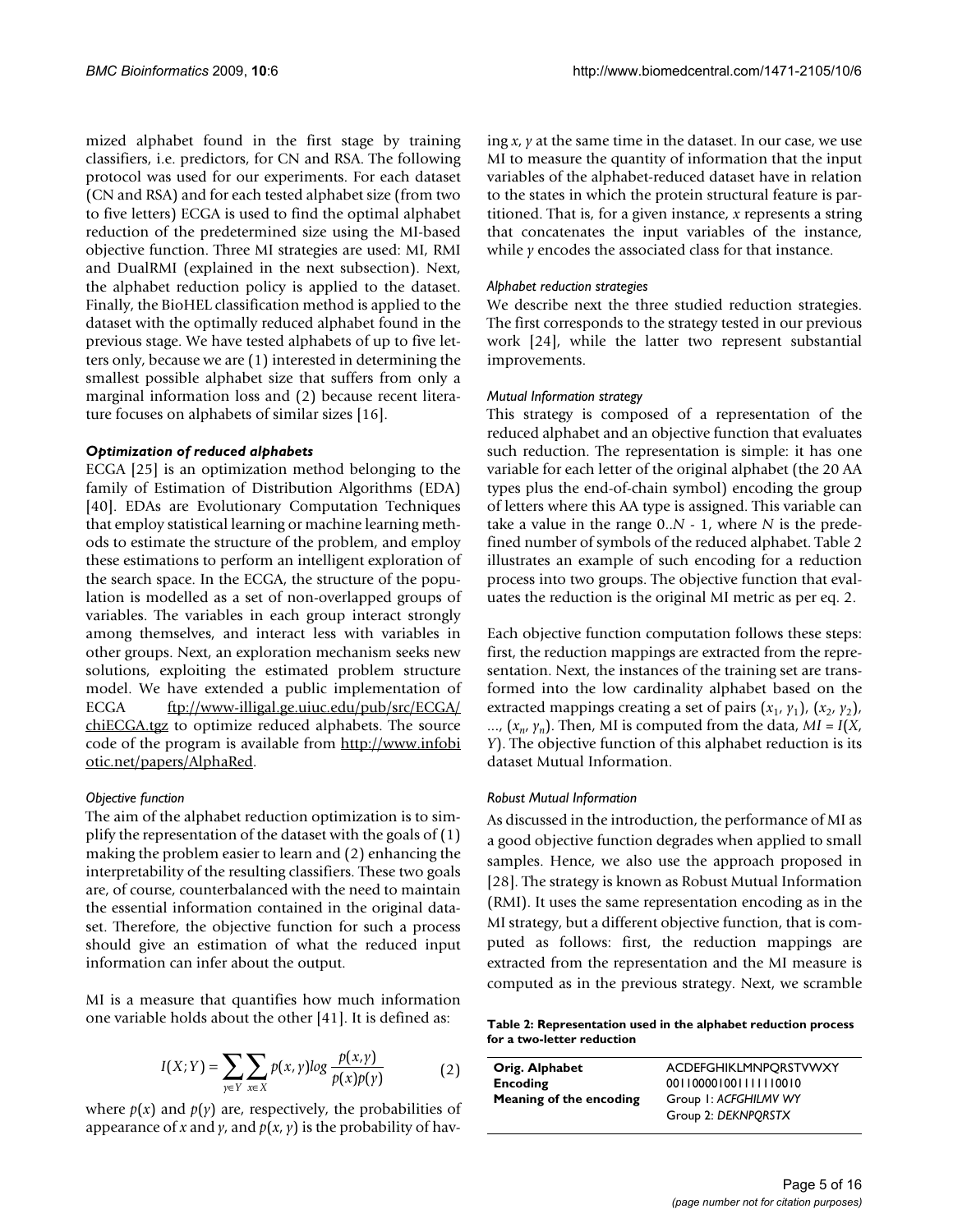the pairs of  $(x_i, y_i)$ ,  $i \in 1..n$  joining randomly some  $x_i$  with some *yj* , but maintaining all *X* and *Y* from the original dataset. The shuffling process is repeated *N* times with different random seeds, and the MI measures computed from each shuffling are averaged.

 $MI_s = \frac{1}{N} \sum_{i=1}^{N} PermMI_i$  . Finally, the objective function of this alphabet reduction is the dataset MI minus the average shuffled MI: *obj func* = *MI* - *MIs* . Intuitively, *MIs* is an estimation of the sampling bias existing in the data, unrelated to the relationship between X and Y. By removing it from the MI, we obtain a better estimation of the amount of information that *X* and *Y* share.

### *Dual Robust Mutual Information*

The third reduction strategy is motivated by our findings [26], that suggested that the target AA and its environment (the window composed of the nearest neighbours of the target in the protein chain) might benefit from two *different* reductions. This observation leads us to think that it might be sensible to test the performance of a dual alphabet reduction: one reduction policy specifically for the target residue and another reduction policy for the other residues in the window. This strategy will be used in combination with RMI with the name Dual Robust Mutual Information (DualRMI) strategy.

### *Verification of the reduced alphabets*

To verify the results of the first stage of our protocol, we use the BioHEL machine learning method to learn the dataset with reduced representation. BioHEL (Bioinformatics-oriented Hierarchical Evolutionary Learning) is an Evolutionary-Computation based Machine Learning system following the Iterative Rule Learning approach [42]. BioHEL is also strongly influenced by GAssist [43] which is a Pittsburgh GBML system. The system applies a generational Genetic Algorithm (GA) with elitism, which evolves individuals that are classification rules. Rules are obtained by an iterative process. After each rule is obtained, the training examples that are covered by this rule are removed from the training set, to force the GA at the next iteration to explore other areas of the classification space. The performance of BioHEL is enhanced by running it several times with different initial random seeds on the same data. Afterwards, the rule sets obtained by each run are combined to form an ensemble that generates consensus prediction using a simple majority vote. For specific details of the design and objective function of BioHEL, see [27]. The source code of the program is available from <http://www.infobiotic.net/papers/AlphaRed>.

### **Results and discussion** *Contact Number prediction*

ECGA was used to find alphabet reductions into alphabets of two, three, four and five symbols following the MI, RMI and Dual RMI strategies. Figure 1 shows the reductions obtained; for visualization of the physico-chemical prop-

|                                                                                      | #letters |                                 | Groups of letters             |  |
|--------------------------------------------------------------------------------------|----------|---------------------------------|-------------------------------|--|
|                                                                                      |          |                                 | CLVIMAFYWGH/TSNRKDEPQX        |  |
| MI strategy                                                                          | ð        |                                 | CLVIMAFYW/GHTS/NRKDEPQX       |  |
|                                                                                      | 4        |                                 | CLVIM/AFYHT/WGSNR/KDEPQX      |  |
|                                                                                      | 5        | CLVH/IAS/FWGMX/KNRT/DEPQ        |                               |  |
|                                                                                      | #letters |                                 | Groups of letters             |  |
|                                                                                      | 2        |                                 | YGH/TSNRKDEPQX                |  |
| RMI strategy                                                                         | 3        | M VIFWY/GH TS /NRKDEPQX         |                               |  |
|                                                                                      | 4        | CALM/WFW/YGH/TSNRKDEPQX         |                               |  |
| 5                                                                                    |          |                                 |                               |  |
|                                                                                      | #letters | Target groups                   | Other residues groups         |  |
|                                                                                      | 2        | <u>is</u> dekn<br>'CH'I         | <b>LYMFIVCAWGHTS/DEKNPQRX</b> |  |
| DualRMI strategy                                                                     | 3        | ? GHTS / DEKNQR<br> LYCFIV /I   | LYMFIV/CAWGHTS/DEKNPQRX       |  |
|                                                                                      | 4        | AMW/LYC/FIV/GHTSDEKNQR          | CALY/MFIV/WGHT/SDEKNPQRX      |  |
|                                                                                      | 5        | <b>AM/WLY/CFIV/GHTS/DEKNQRI</b> | ALYM/FIV/CWGH/TSDEKNPQRX      |  |
| ACILMV - hydrophobic; FWY - aromatic, neutral, hydrophobic; DE - negatively charged; |          |                                 |                               |  |
| KHR - positively charged; $STNQ$ - polar; $G$ - glycine; $P$ - proline;              |          |                                 |                               |  |

### **Figure 1**

**Alphabet reductions for the CN feature**. Groups are separated by '/'. Solid rectangle marks amino acids that remain in the same group for all four alphabets.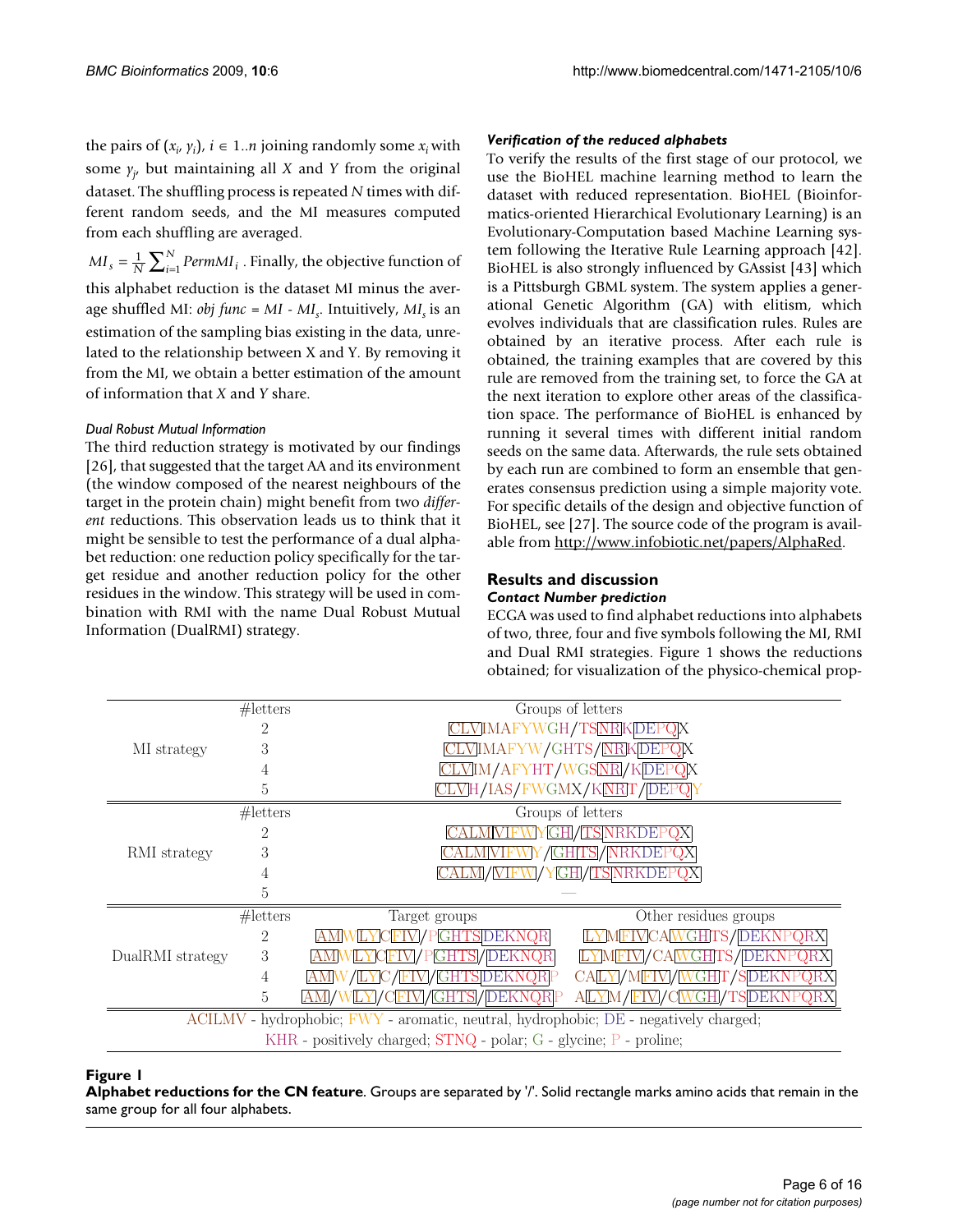erties of the AA groups obtained, we have colored each AA type differently according to the properties discussed in [44]. We have aligned as much as possible the amino acids between the reduction groups of increasing alphabet size. This allows us to observe how the optimization method rearranges the groups when the alphabet size grows. Also, we have marked with a solid rectangle the amino acids that remain within the same group with at least one other amino acid for all the four tested alphabet sizes. For simplicity, we show only the reductions obtained from the first of the ten training sets. The reduction groups for the other training sets are reported in Additional File 1. These reduction groups, although slightly different for each training set (especially in the MI strategy, quite noisy because of the small sample issue explained in the background section), provide similar statistical and predictive properties.

When ECGA is used with the RMI strategy to search the space of possible reduced alphabets with the goal of designing a five letters alphabet, it does not find a solution with five letters and reports instead a candidate alphabet with four letters. DualRMI did find a five-letter alphabet for the *target* residue, but only a four-letter alphabet for the other residues. Thus, we overcame the RMI limitations with this heuristic approach.

Counting the number of framed amino acids for each reduction strategy provides a simple metric of the results of these experiments. For the MI strategy, only nine AA always stay in the same group, while for the RMI strategy 19 of the 20 AA do. This simple metric shows how the objective function is more stable and thus the obtained alphabets are easier to understand, (for instance, most of the charged residues belong to the same reduction group). Moreover, later in this subsection we will show how this strategy also gives better performance when learning from the reduced alphabets. For the DualRMI strategy, 17 AA of the target residue and 15 of the other residues in the window remain in the same group. These numbers are less than the 19 AA of the RMI strategy, but RMI had no fiveletter alphabet and therefore it is easier for this strategy to maintain the groups.

When optimizing for a two-letter alphabet, both MI and RMI find two identical groups of AA types that separate the hydrophobic residues (*ACFGHILMVWY*) from the rest (Histidine is sometimes considered as Hydrophobic [44]). Hydrophobicity is one of the main factors in the folding process of proteins, so it is natural that a reduction process into only two symbols is equivalent to identifying the hydrophobic residues. The DualRMI strategy also gives similar reduction groups, but with small differences between the reduction of the target residue, where the hydrophobic group is smaller, and the reduction for the other residues, where the hydrophobic group contains more AA types.

Looking at the physico-chemical properties of the four and five-letter alphabets a clear difference emerges (reflected in performance, as shown later) between the reduction groups for the MI strategy and those for the other two strategies. All MI groups have very mixed properties, while in RMI and DualRMI there is a clear difference between groups that include hydrophobic residues or not. However, some groups are difficult to explain, such as the *GHTS* group for the DualRMI five-letter alphabet. G, T and S are small amino acids, H is large. G and H are hydrophobic, while the other two are not. H is aromatic and has a high coil propensity.

A retrospective analysis of the dataset reveals why GHTS are clustered together. Table 3 shows, for each AA type, the proportion of residues in the dataset that belong to the high CN class, sorted by increasing order. The groups correlate almost perfectly with the sorted residues in the table, showing that G, H, T and S have similar properties in terms of CN.

The reduced alphabets were used to represent the CN datasets, which were then used to train and test BioHEL.

| Table 3: AA types sorted by the ratio of high CN residues in the |  |
|------------------------------------------------------------------|--|
| dataset.                                                         |  |

| Amino Acid | High CN ratio | Red. group     |
|------------|---------------|----------------|
| К          | 7.0%          | ı              |
| E          | 9.8%          |                |
| D          | 13.4%         |                |
| Q          | 14.9%         |                |
| R          | 15.1%         |                |
| N          | 18.6%         |                |
| P          | 20.6%         |                |
| S          | 25.3%         | 2              |
| T          | 26.3%         | $\overline{2}$ |
| H          | 27.6%         | $\overline{2}$ |
| G          | 30.2%         | $\overline{2}$ |
| Υ          | 38.0%         | 3              |
| W          | 40.8%         | 3              |
| A          | 41.1%         | $\overline{4}$ |
| M          | 43.4%         | $\overline{4}$ |
| L          | 44.8%         | 3              |
| F          | 45.8%         | 5              |
| ٧          | 49.2%         | 5              |
| I          | 50.9%         | 5              |
| Ċ          | 53.5%         | 5              |

Table also shows the reduction groups to which they belong for the DualRMI five-letter strategy.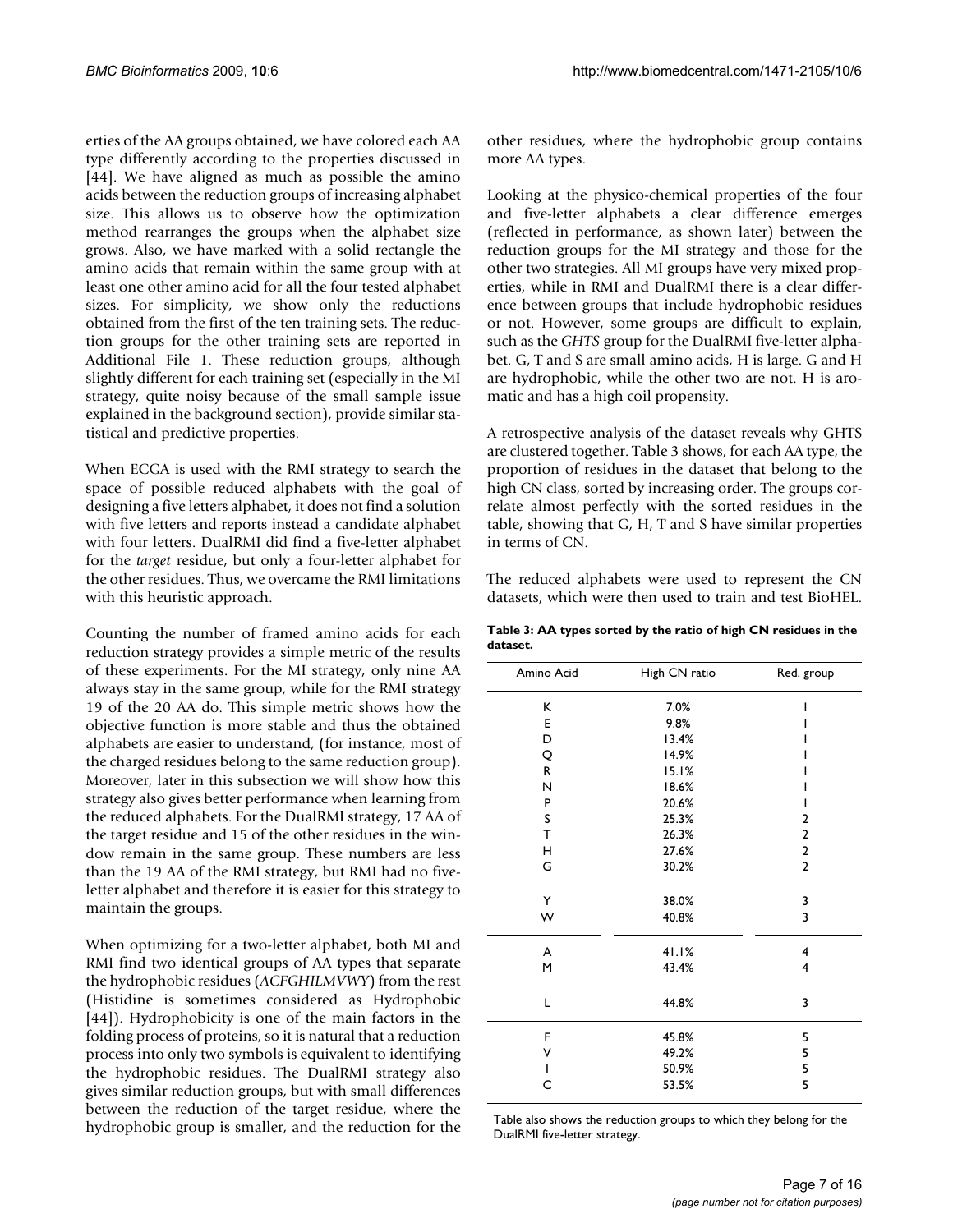Table 4 contains the results of the learning process. For each reduction strategy and alphabet size we have reported three measures. As a performance measure we have included the test accuracy. To illustrate the interpretability and explanatory power of the reduced datasets, we have included two complexity metrics for the classifiers: average number of rules and average number of relevant attributes in each rule. As a baseline, the performance and complexity obtained with the full AA type representation is also included (labelled orig.). These results were analyzed using statistical t-tests (99% conf.) to determine if the differences in accuracy were significant. The Bonferroni correction for multiple comparisons was employed.

The results for the MI strategy are similar to those presented in previous work. Only the dataset with the threeletter alphabet gives a performance statistically comparable to the performance given by the original dataset. Larger alphabet sizes degraded the results. On the other hand, both RMI and DualRMI obtain their best results in the four and five-letter alphabets, closing the performance gap with the full AA alphabet to 0.7% (for the DualRMI strategy and four-letter alphabet). DualRMI always obtains better results than RMI, except for the three-letter case, showing the usefulness of this strategy. These results (together with the results for the RSA dataset, shown later in this section) answer the first of the questions that we wanted to address in this paper, determining the minimum alphabet size that obtains similar results to the full AA representation. Moreover, the rules learned using the reduced datasets are more compact and human readable, in both the number of rules and the number of expressed

| Strategy | Alphabet Size | % Accuracy     | #Rules         | #expr. atts.  |
|----------|---------------|----------------|----------------|---------------|
| Orig     | $20 + 1$      | $74.0 \pm 0.6$ | $34.4 \pm 1.7$ | $9.0 \pm 0.1$ |
| MI       | 2             | $72.3 \pm 0.6$ | $21.4 \pm 1.0$ | $6.2 \pm 0.7$ |
|          | 3             | $73.2 \pm 0.6$ | $30.2 \pm 1.7$ | $6.7 \pm 1.0$ |
|          | 4             | $72.4 \pm 0.8$ | $26.4 \pm 2.1$ | $7.1 \pm 1.1$ |
|          | 5             | $71.8 \pm 0.9$ | $23.4 \pm 4.8$ | $7.8 \pm 1.0$ |
| RMI      | 2             | $72.3 + 0.6$   | $21.4 + 1.0$   | $6.2 \pm 0.7$ |
|          | 3             | $73.2 \pm 0.6$ | $30.2 \pm 1.7$ | $6.7 \pm 1.0$ |
|          | 4             | $73.3 \pm 0.5$ | $30.2 \pm 1.5$ | $6.1 \pm 1.1$ |
|          | 5             |                |                |               |
| DualRMI  | $\mathcal{P}$ | $72.4 \pm 0.5$ | $24.0 \pm 1.3$ | $7.0 \pm 1.0$ |
|          | 3             | $73.0 \pm 0.6$ | $29.1 \pm 1.6$ | $6.5 \pm 1.1$ |
|          | 4             | $73.3 \pm 0.6$ | $29.7 + 1.3$   | $6.3 + 1.0$   |
|          | 5             | $73.3 \pm 0.5$ | $30.4 \pm 1.1$ | $6.2 \pm 1.1$ |
|          |               |                |                |               |

Accuracy is the average test accuracy from the ten cross-validation folds. A • marks reduced datasets where performance is significantly worse than the original full AA representation according to statistical t-tests with 99% confidence level.

attributes, than the solutions produced from the original dataset.

#### *Relative Solvent Accessibility prediction*

ECGA, with each of the three reduction strategies (MI, RMI and DualRMI) was also used to find alphabet reductions to two, three, four and five symbols for RSA prediction. Figure 2 describes the reductions obtained, using the same visualization techniques employed previously. The comparison between the alphabets in figure 1 with those in figure 2, generated for CN, shows several differences. For instance, the alphabets for RSA contains more groups of polar residues, while most of the hydrophic residues are grouped together. On the other hand, several groups of hydrophobic residues exist in the CN alphabets, while the polar residues are grouped together.

Given that both features are strongly anti-correlated (Pearson's correlation coefficient of -0.55 for our dataset), one could expect that the reduced alphabets found for CN would be useful for RSA too. This turns out not to be the case and the differences between the two features are successfully captured by the alphabet reduction process. Moreover, these differences further justify the automated procedure presented in this paper, which tailors the reduction specifically to each problem.

The number of amino acids that remain grouped together in the MI strategy is 13, while in the RMI strategy it is 18. For the DualRMI strategy, 18 AA types also stay in the same group for the target residue, while 16 of them do for the other residues. Again, no alphabet with five letters was found for the RMI strategy and we find, again, a group of AA types formed by *GHTS* in RMI and DualRMI alphabets. If we sort the amino acids by their proportion of exposed instances in the dataset (reported in table 5) we can see how the reduction groups match perfectly the order of AA types in the table, similarly to what happened in the case of the CN dataset.

We also observe some interesting facts that are particular to this dataset, namely the presence of reduction groups including only one amino acid type: the *A* type for the DualRMI strategy with five-letter alphabet and target residue and G for the other residues, and X in RMI with four letters and DualRMI with four and five letters. The end-ofchain symbol, X, only appears in 3.2% of the instances in the dataset. However, this symbol has the highest proportion, 72.4%, of exposed instances of all 21 alphabet letters. In comparison, the second letter with highest proportion of exposed residues is Lys with only 49.9% of exposed instances. Thus, it makes sense for the protocol to create a reduction group containing only X. We also observe other very small groups, like *EK*.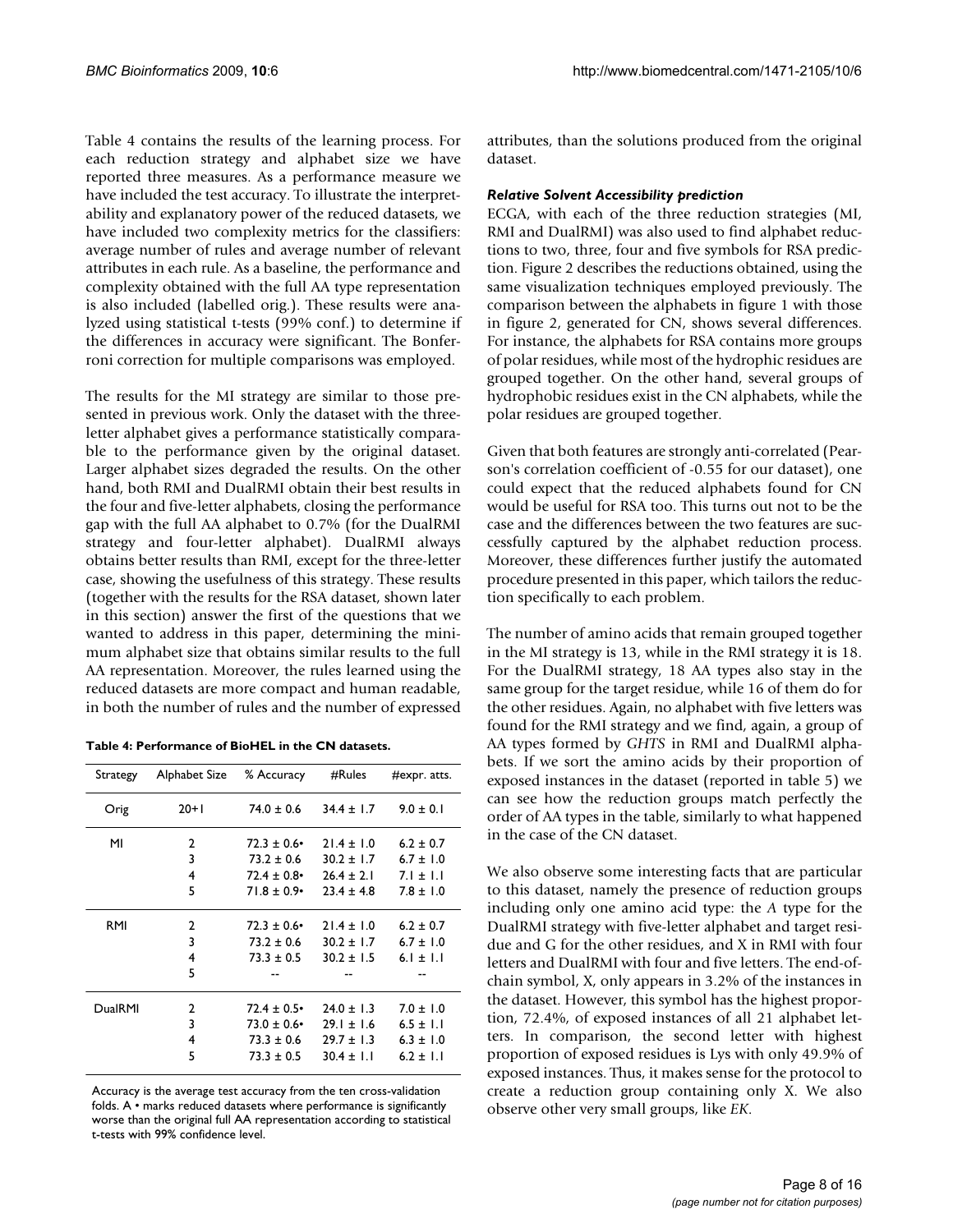|                                                                                                   | #letters |                                                                         | Groups of letters          |  |
|---------------------------------------------------------------------------------------------------|----------|-------------------------------------------------------------------------|----------------------------|--|
|                                                                                                   | 2        |                                                                         | ACIMFLVWY/GHTNSPRXDEKQ     |  |
| MI strategy                                                                                       | 3        |                                                                         | CIMFLVWY/AGHTNSP/RXDEKQ    |  |
|                                                                                                   | 4        |                                                                         | ACIMHT/FLVWY/GNSRX/PDEKQ   |  |
|                                                                                                   | 5        |                                                                         | ACIY/MFLV/GHTN/SWDE/PRXKQ  |  |
|                                                                                                   | #letters |                                                                         | Groups of letters          |  |
|                                                                                                   |          |                                                                         | LMVFWYA/GHSTPDEKNQRX       |  |
| RMI strategy                                                                                      | 3        |                                                                         | <u>WY</u> /AGHSTP/DEKNQRX  |  |
|                                                                                                   |          | <b>NY / AGHST / PDEKNOR / X</b>                                         |                            |  |
|                                                                                                   | 5        |                                                                         |                            |  |
|                                                                                                   | #letters | Target groups                                                           | Other residues groups      |  |
|                                                                                                   | 2        | MVFWYA/ GHST EK D NRI                                                   | LMVFWYAGSTNR/DEKQPX        |  |
| DualRMI strategy                                                                                  | 3        | WY/AGHST/EKDNRPQ                                                        | LMVFWY/AGSTNR/DEKQPX       |  |
|                                                                                                   | 4        | LMVFWY/AGHST/EKD/NRPQ                                                   | CILMVFWY]/AGSTNP/ DEKQ R/X |  |
|                                                                                                   | 5        | CILMVFWY/A/GHST/EK/DNRPQ                                                | HCILMVFWYA/G/STNPDEKQR/X   |  |
| $\Lambda$ CILMV - hydrophobic; $FWY$ - aromatic, neutral, hydrophobic; $DE$ - negatively charged; |          |                                                                         |                            |  |
|                                                                                                   |          | KHR - positively charged; $STNQ$ - polar; $G$ - glycine; $P$ - proline; |                            |  |
|                                                                                                   |          |                                                                         |                            |  |

## Figure 2

**Alphabet reductions for the Solvent Accessibility feature**. Groups are separated by '/'. Solid rectangle marks amino acids that remain in the same group for all four alphabets.

The reduced alphabets were used to represent the RSA datasets, which were then used to train and test BioHEL. Table 6 contains the results of the learning process, which are quite different from the results for CN. Here only the DualRMI strategy (using the four and five-letter alphabets) achieves a performance statistically similar to that obtained by learning the dataset with full alphabet. There is a significant performance difference between RMI and DualRMI in the RSA, which was not observed for the CN dataset. Moreover, the performance gap between the best reduced alphabet, using DualRMI and five letters and the original alphabet with full AA type representation is 0.4%, even less than for the CN dataset. For the predictions of RSA, an alphabet representation with only two or three symbols degrades the classification performance severely. This matches with our previous observation of having very small reduction groups in some of the DualRMI alphabets (such as *A*, *G* or *EK*). If an alphabet of two or three letters contains one letter with such small groups it means that there must be another letter grouping a large number of letters, and the likelihood that such large group is meaningful is very low, because it is over-simplifying the representation. Table 7 shows two rule sets generated by BioHEL, one for CN, the other for RSA, both obtained from the full AA alphabet. We can observe very specific predicates associated to the target residue, especially for the RSA dataset. It would be practically impossible to generate equivalent rules when learning from alphabets with only two or three letters.

### *Comparison against other reduced alphabets*

We compared the performance of the five-letter reduced alphabets obtained using the DualRMI strategy, the most successful of those presented in this paper, against other alphabets summarized in table 8. The first four are taken from the literature [16]. For the specific usage in this work it has been necessary to extend them with an extra letter, the end-of-chain symbol (X), which is used to identify when the window of residues around the target overlaps with one end of the chain. We would like to clarify that these alphabets from the literature were not optimized for CN or RSA prediction, but for other tasks such as sequence alignment. Thus, we expect our alphabets to perform better because they have been explicitly optimized for the features at hand. Our goal in this experiment is to check how adaptable these reduced alphabets are across different PSP-related problems. Our aim is, by no means, to find a single best alphabet that is good for all protein problems.

Moreover, we have manually designed three reduced alphabets based on physico-chemical properties. The first alphabet uses four properties: size, hydrophobicity, coil propensity and aromatic nature. The second alphabet adds another property to the first one: charged residues, and the third alphabet adds another property to the second one: those amino acids having sulphur atoms. The goal of this comparison is to check how far in performance terms a *generic* reduced alphabet is from an optimized reduced alphabet. Table 9 contains these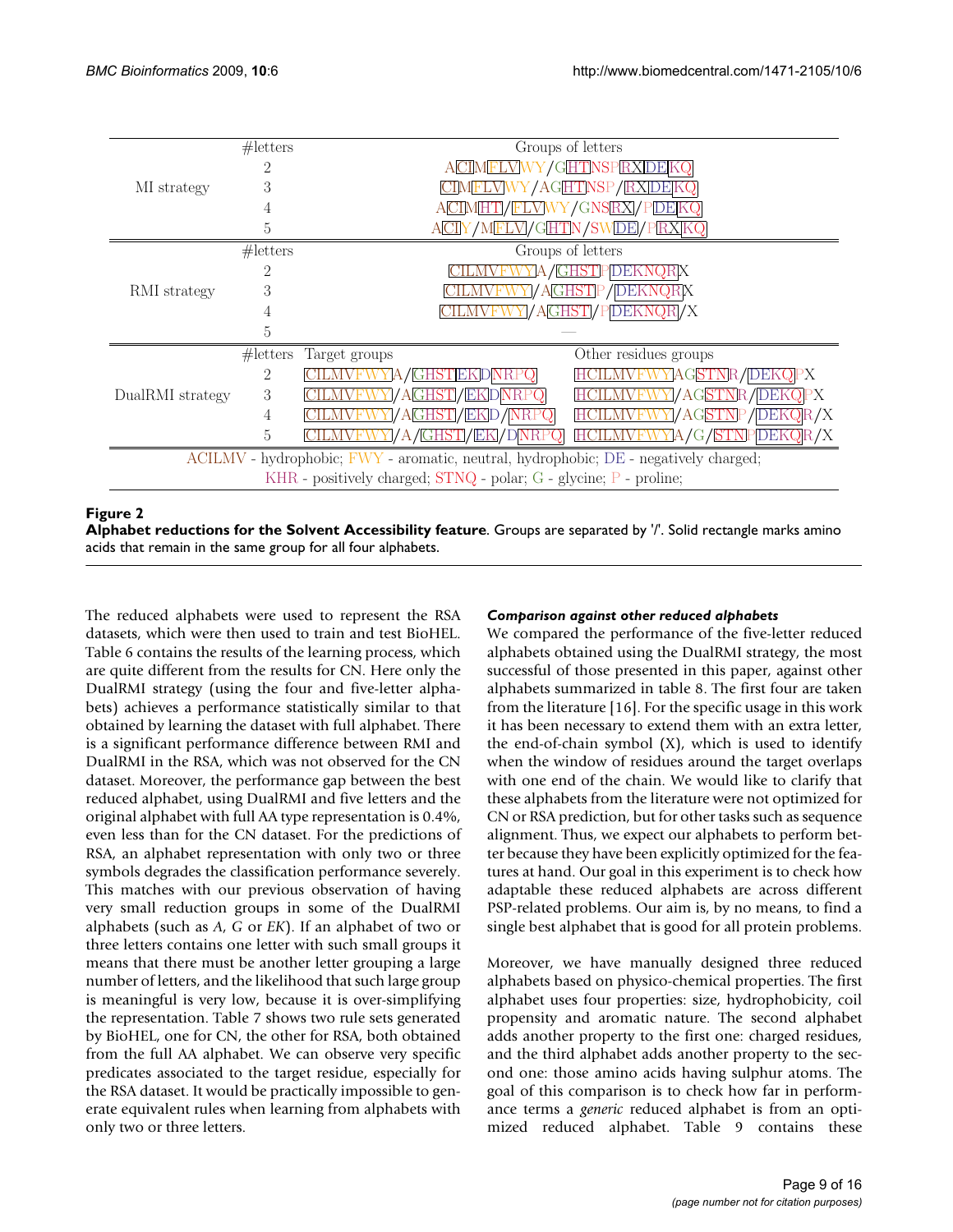**Table 5: AA types sorted by the ratio of exposed residues in the RSA dataset.** 

| Amino Acid | Exposed ratio | Red. group     |
|------------|---------------|----------------|
| C          | 12.8%         | I              |
| L          | 15.4%         |                |
| F          | 15.9%         |                |
| L          | 19.5%         |                |
| v          | 20.3%         |                |
| W          | 21.3%         |                |
| M          | 23.2%         |                |
| Y          | 25.6%         |                |
| A          | 33.6%         | 2              |
| G          | 43.5%         | 3              |
| Н          | 43.8%         | 3              |
| т          | 47.1%         | 3              |
| S          | 48.0%         | 3              |
| P          | 55.1%         | 4              |
| N          | 58.3%         | 4              |
| R          | 61.3%         | 4              |
| Q          | 62.5%         | $\overline{4}$ |
| D          | 64.7%         | $\overline{4}$ |
| E          | 73.1%         | 5              |
| Κ          | 81.9%         | 5              |

Also showing the reduction group to which each AA type belongs for the DualRMI strategy and five-letter alphabet.

| Table 6: Performance of BioHEL in the RSA datasets. |  |  |  |
|-----------------------------------------------------|--|--|--|
|-----------------------------------------------------|--|--|--|

| Strategy       | Alphabet Size % Accuracy |                | #Rules         | #expr. atts.  |
|----------------|--------------------------|----------------|----------------|---------------|
| Orig.          | $20 + 1$                 | $70.7 \pm 0.4$ | $58.6 \pm 2.3$ | $9.0 \pm 0.2$ |
| MI             | 2                        | $67.6 \pm 0.3$ | $52.9 \pm 4.2$ | $5.8 \pm 1.3$ |
|                | 3                        | $69.4 \pm 0.3$ | $54.9 \pm 1.1$ | $5.4 \pm 1.2$ |
|                | 4                        | $68.9 + 0.6$   | $54.5 + 1.3$   | $5.9 + 1.2$   |
|                | 5                        | $67.9 \pm 0.9$ | 53.1 $\pm$ 3.8 | $6.8 \pm 1.2$ |
| RMI            | $\overline{2}$           | $67.6 \pm 0.3$ | $52.9 \pm 4.2$ | $5.8 \pm 1.3$ |
|                | 3                        | $69.7 + 0.4$   | $56.5 \pm 1.3$ | $5.5 \pm 1.2$ |
|                | 4                        | $69.9 \pm 0.4$ | $57.5 \pm 1.2$ | $6.3 \pm 1.4$ |
|                | 5                        |                |                |               |
| <b>DualRMI</b> | 2                        | $66.6 \pm 0.4$ | $33.4 \pm 4.8$ | $3.7 \pm 0.8$ |
|                | 3                        | $69.9 \pm 0.4$ | $56.7 \pm 1.3$ | $5.3 \pm 1.1$ |
|                | $\overline{4}$           | $70.1 \pm 0.4$ | $58.0 \pm 1.2$ | $6.0 \pm 1.4$ |
|                | 5                        | $70.3 \pm 0.4$ | $58.2 \pm 1.1$ | $6.5 \pm 1.6$ |
|                |                          |                |                |               |

Accuracy is the average test accuracy from the ten cross-validation folds. A • marks reduced datasets where performance is significantly worse than the original full AA representation, according to the statistical t-tests with a 99% confidence level.

comparisons. The automatically derived reduced alphabets obtain higher performance than all the other reduced alphabets. The performance degradation of these alternative alphabets, when compared to the full AA representation, was significant according to the t-tests for all the alphabets in the RSA dataset, and for the MU4 alphabet in the CN dataset. The three human-designed alphabets, despite having more letters than the other alphabets, perform poorly. A less reduced alphabet, if improperly designed, will lose as much information or more than a more compact alphabet.

Even though that the performance differences between the other reduced alphabets and the AA representation were significant, these differences are not very large. This observation might be taken to suggest that developing new reduced alphabets adapted for CN or RSA may not be worthiwhile. We do not agree with this contention for several reasons. First of all, the automated alphabet reduction proposed in this paper is very generic and flexible. Thus, generating new reduced alphabets tailored to new features can be done easily and without much effort. Secondly, the previous alphabets, despite still being able to hold quite a large amount of information, are not able to capture totally the crucial information for an optimal prediction of CN and RSA. To illustrate this claim we have regenerated tables 3 and 5 (that showed the reduction groups of the DualRMI strategy sorted by the ratio of high CN/ exposed residues in the dataset) to compare our DualRMI alphabets to the four alphabets from the literature. The new tables are table 10 (for CN) and table 11 (for RSA).

To quantify the differences between the reduced alphabets we have computed two simple statistics: (1) counting the number of transitions between reduction groups through the sorted list of AA and (2) computing the range of each reduction group, that is, the difference between the maximum and minimum high CN/exposed ratio of the AAs in the same group, and averaging these ranges. Both a low number of transitions and a small average range indicate that the AA grouped together have similar behavior in terms of CN or RSA. The alphabets generated by our Dual-RMI strategy present always the lowest number of transitions and average range from all the compared alphabets. Except for the MM5 alphabet, all the other three alphabets from the literature have a number of transitions that, at least, almost doubles the number of groups of DualRMI.

With these statistics we have quantified the differences of the compared alphabets in relation to CN and RSA. However, why do several of these alphabets have poor performance for CN or RSA? Tables 10 and 11 can also answer this question. In MM5, Lys (with 81.9% of exposed residues) and Thr (with 47.1% of exposed residues) are in the same group. For MU4, Lys and His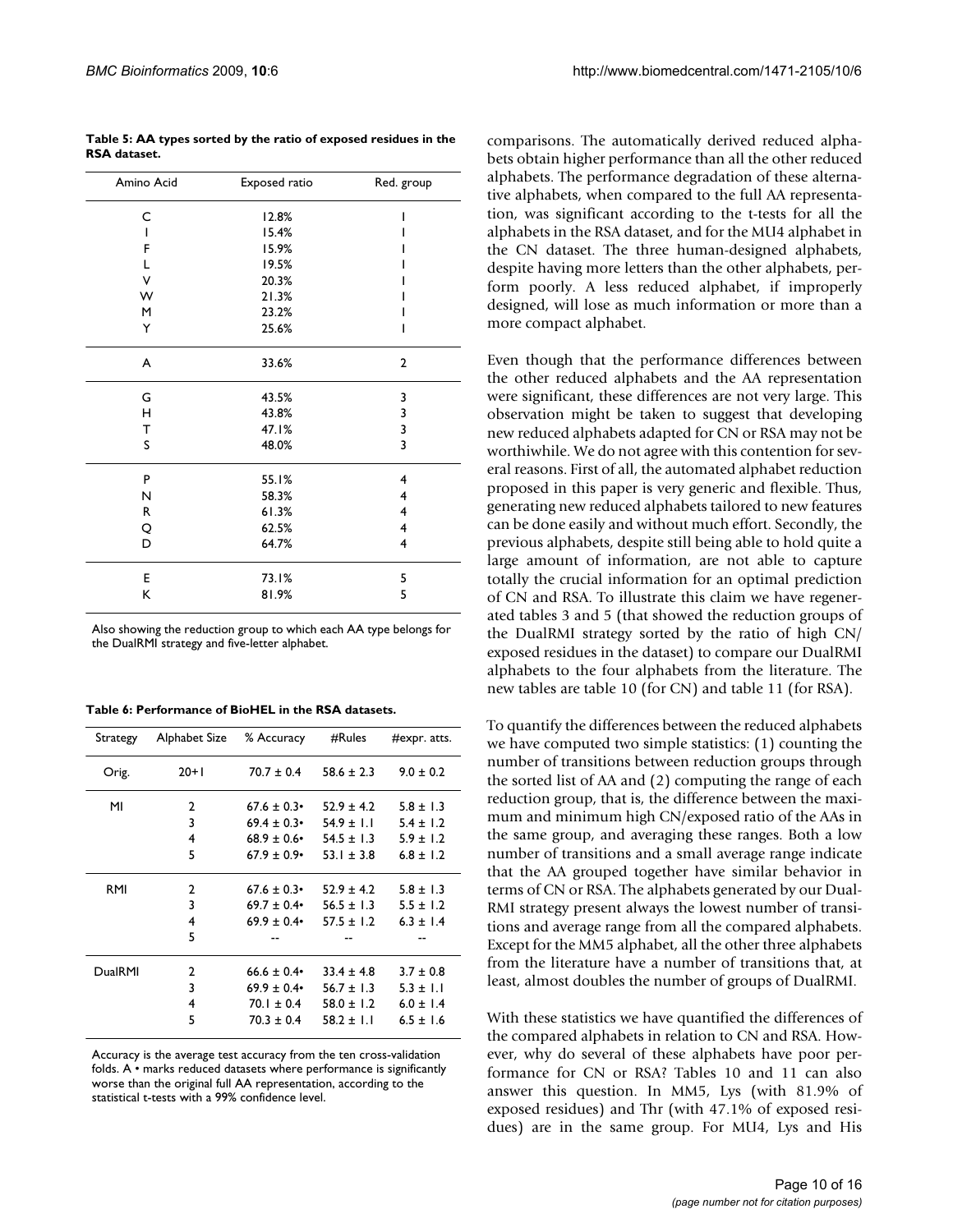**Table 7: Rule-sets obtained by BioHEL for CN and RSA predictions using the full AA alphabet.**

| <b>Rules for CN prediction</b>                                                                                                                                                                                                                                                                                                                                                                                                                                                                                                                                                                                                                 | <b>Rules for RSA prediction</b>                                                                                                                                                                                                                                                                                                                                                                                                                                                                                                                                                                                                                                      |
|------------------------------------------------------------------------------------------------------------------------------------------------------------------------------------------------------------------------------------------------------------------------------------------------------------------------------------------------------------------------------------------------------------------------------------------------------------------------------------------------------------------------------------------------------------------------------------------------------------------------------------------------|----------------------------------------------------------------------------------------------------------------------------------------------------------------------------------------------------------------------------------------------------------------------------------------------------------------------------------------------------------------------------------------------------------------------------------------------------------------------------------------------------------------------------------------------------------------------------------------------------------------------------------------------------------------------|
| 1: If AA <sub>-4</sub> ∉ {E,L,M,N,R,X}, AA <sub>-3</sub> ∉<br>$\{D,E,N,H,R,F,W,Y,X\},AA, \notin \{E,F,W,N,S,P\},\$<br>$AA_{-1} \notin \{D, E, F, G, H, K, N, Q\}, AA \notin \{C, I, L, M, V\}, AA_{1} \notin$<br>$\{D, E, K, R, N, Q, S, P\}$ , AA <sub>2</sub> $\notin \{H, R, M, P, T, N, W, X\}$ , AA <sub>3</sub> $\notin$<br>${A, C, I, L, M, V, F, G, H, X}$ , $AA_4 \notin {A, C, L, M, G, H, F, W}$ then<br>CN is High<br>2: If $AA_{-4} \notin \{E,H,K,R,N,Q,P,W,X\}, AA_{-3} \notin$<br>$\{D,E,K,R,M,N,T,P,Y\},AA_2 \notin \{D,N,S\},AA_1 \notin \{D,K,S\}$<br>$\{D, E, G, K, N, P\}$ , AA $\in \{A, C, I, L, M, W\}$ , AA, $\notin$ | 1: If AA <sub>-4</sub> ∉ {G, I, L, V, X, F, Y}, AA <sub>-3</sub> ∉<br>$\{G,Q,F,W\},AA_{,2} \notin \{C,N,P\},AA_{,1} \notin \{A,I,V,Q,Y\},AA \in \{K\},\$<br>$AA_1 \notin \{F,I,L,M,V,N,T,P\}, AA_2 \notin \{N,Q,S,P\}, AA_3 \notin \{S,Q,S,P\}$<br>$\{C, I, L, R, W\}, AA_4 \notin \{A, C, I, L, R, S\}$ then RSA is high<br>2: If AA $_4 \notin \{A, I, L, V, G, W, F\}$ , AA $_3 \notin$<br>${C,I,M,V,G,P,S,T,Y,F}, AA_{2} \notin {C,H,R,F,W}, AA_{1} \notin$<br>${F,H,I}, AA \in {E,K}, AA \notin {I,M,V,N,S}, AA \notin$<br>${C, D, H, N, S}$ , AA <sub>2</sub> $\notin$ {A,C,I,L,V,H,N,W,Y,F}, AA <sub>4</sub> $\notin$<br>{G,H,I,L,M,P,F,W,Y} then RSA is high |
| $\{D, E, G, K, P, N, Q, S, T\}, AA$ , $\not\in \{C, I, D, G, P, S, X, Y\}, AA$ , $\not\in$<br>$\{D, E, G, K, R, N, Q, S, P, X\}, AA_4 \in \{A, C, I, L, M, V, F, G, T\}$ then<br>CN is high                                                                                                                                                                                                                                                                                                                                                                                                                                                    |                                                                                                                                                                                                                                                                                                                                                                                                                                                                                                                                                                                                                                                                      |
| 32: If $AA_{-4} \notin \{E, F, P, K, R, S, X\}$ , $AA_{-3} \in$<br>${A, C, I, L, V, G, F, W, X, Y}, AA_{2} \notin {F, H, I, M, P, N, Q, X}$<br>$AA_{-1} \notin \{C,I,D,E,G,P,K,R,N,S\}, AA \in$<br>$\{A, C, I, L, M, V, F, W, Y\}$ , $AA_1 \notin \{G, P, N, Q, T, X\}$ , $AA_2 \notin \{H, R, Q, T, Z\}$<br>$\{D,G,N,Q,S\}$ , AA <sub>3</sub> $\notin$ {D,K,P,Q,W}, AA <sub>4</sub> $\notin$ {A,I,M,R,X}<br>then CN is high<br>33: Default class: CN is low                                                                                                                                                                                   | 57: If $AA_{-4} \notin \{Q\}$ , $AA_{-3} \notin \{G,H,I,V,P,Y\}$ , $AA_{-2} \notin \{H,I,V,P,Y\}$<br>$\{G,H,T,M,V,W,Y,F\}, AA_{\perp} \notin \{G,I,M,V,X,Y\},\$<br>$AA \in \{D, E, G, H, K, P, Q, S\}$ , $AA_1 \notin \{E, F, W\}$ , $AA_2 \in$<br>$\{D, E, G, H, K, N, S, T, P, X\}$ , AA <sub>3</sub> $\notin$ $\{G, K, F, W\}$ , AA <sub>4</sub> $\notin$<br>{L,M,R,W} then RSA is high<br>58: Default class: RSA is low                                                                                                                                                                                                                                          |

Rule set at the left is for CN prediction. Rule set at the right is for RSA prediction. *AA*± *n* means AA type for residue in position ± *n* in respect to the target residue. X means end of chain, in case one of the residues of the window overlaps with either one of the two ends of a chain.

(43.8% of exposed residues) are in the same group. For SR5, Lys is in the same group as Ala (33.6% of exposed residues. Finally, for WW5 Lys is in the same group as Ser (48.0% of exposed residues). These ranges of exposed ratios are very large, effectively treating equally AA types with very different behavior. In DualRMI this situation does not happen, and the largest range is only 12.8% wide. For the CN dataset all ranges of high CN ratio for all alphabets are much smaller, and this is reflected in the much smaller performance differences between all reduced alphabets. The principal difference between the alphabet with worse performance (MM4) and the others, besides having one less letter, is having clustered together Ala and Pro. None of the other alphabets has both AAs in the same group. A further investigation would be necessary to quantify the impact of such a group.

As a final experiment, we test the performance of the reduced alphabet obtained from the RSA dataset in learning CN and also using the CN reduced alphabet to learn RSA. This latter option is labelled *DualRMI-alt*. The results of this experiment are in table 12. The optimized alphabet using DualRMI for RSA performed well when applied to the CN feature. However, the reverse is not the case. The alphabet optimized for CN data performs poorly when applied to the RSA data. The reason for this is that the CN alphabet misses a specific reduction group only for Glu and Lys and, in consequence, having the same problem that we have discussed above about the alphabets from the literature. The rule sets in table 7 also showed this difference between CN and RSA. The predicates associated to the target residue were quite different between features. This observation shows that reduced alphabets should be

| Name            | Description                      | #letters | Reference |
|-----------------|----------------------------------|----------|-----------|
| WW <sub>5</sub> | AHT/CFILMVWY/DE/GP/KNORS/X       | ь        | [9]       |
| SR <sub>5</sub> | AEHKORST/CFILMVWY/DN/G/P/X       | n        | [6]       |
| MU <sub>4</sub> | AGPST/CILMV/DEHKNOR/FYW/X        |          | [46]      |
| MM <sub>5</sub> | AG/C/DEKNPORST/FILMVWY/H/X       | n        | [16]      |
| <b>HDI</b>      | AV/CGNP/D/EKRO/FWYH/ILM/ST/X     | 8        | This work |
| HD <sub>2</sub> | AV/CGNP/D/EKR/Q/FWY/H/ILM/ST/X   | 10       | This work |
| HD3             | AV/C/GNP/D/EKR/Q/FWY/H/IL/M/ST/X |          | This work |

These alphabets have been extended with a letter corresponding to the end of chain symbol. HD *n* = Human Designed alphabet *n*.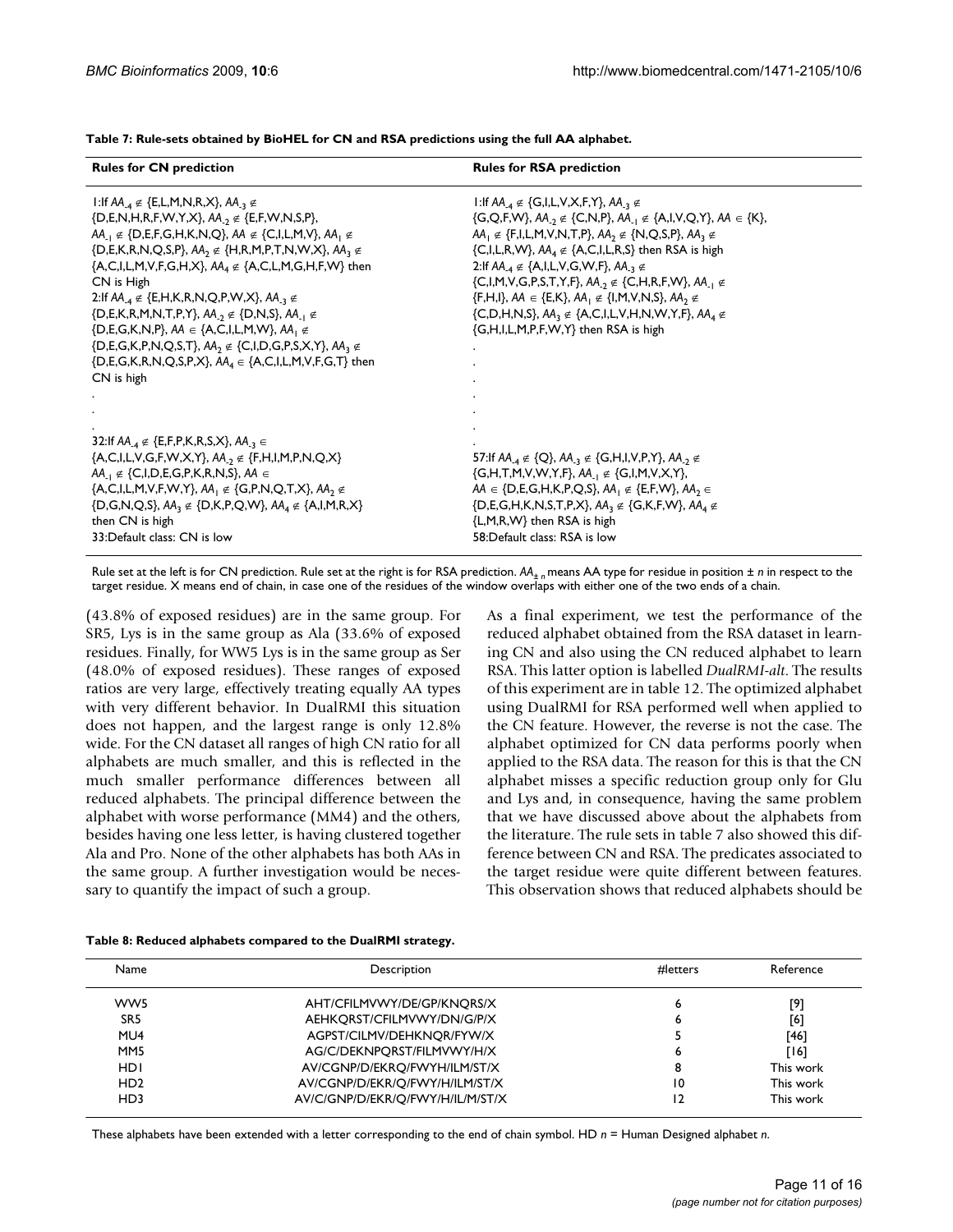| Table 9: Performance of BioHEL for the compared reduced |
|---------------------------------------------------------|
| alphabets in the CN and RSA datasets.                   |

| Alphabet        | % Acc. on CN dataset | % Acc. on RSA dataset       |
|-----------------|----------------------|-----------------------------|
| AA              | $74.0 + 0.6$         | $70.7 + 0.4$                |
| DualRMI         | $73.3 + 0.5$         | $70.3 + 0.4$                |
| WW <sub>5</sub> | $73.1 + 0.7$         | $69.6 + 0.4$                |
| SR <sub>5</sub> | $73.1 \pm 0.7$       | $69.6 + 0.4$                |
| MU <sub>4</sub> | $72.6 + 0.7$         | 69.4 ± 0.4 $\cdot$ $\nabla$ |
| MM <sub>5</sub> | $73.1 \pm 0.6$       | $69.3 + 0.3 \cdot \nabla$   |
| HDI             | $72.9 \pm 0.6$       | $69.3 + 0.4$                |
| HD <sub>2</sub> | $73.0 + 0.6$         | $69.3 + 0.4$                |
| HD3             | $73.2 \pm 0.6$       | $69.9 + 0.4$                |
|                 |                      |                             |

A • marks reduced datasets where BioHEL performs significantly worse than the AA type dataset according to the t-tests with a 99% confidence level. A  $\nabla$  marks the alphabets that performed significantly worse than the DualRMI strategy.

*tailored* to the specific problem at hand, even if the problems are as similar as CN and RSA.

#### *Extrapolating the obtained alphabets to reduce an evolutionary information-based representation*

The experiments performed so far have been applied to proteins represented using their primary sequence. This representation contains limited amount of information when compared to other, more modern, approaches such as PSSM representations that take into account evolutionary information of proteins. In the final experiments reported in this paper we now evaluate the generality of the results (reduced alphabets) obtained so far by our protocol. To do so we are going to adapt the alphabet reduction process from the primary sequence representation to a PSSM representation.

In the primary sequence representation, each residue is characterized by a single discrete variable with 20 possible values (the AA alphabet). On the other hand, in the PSSM representation, each residue is characterized by 20 continuous variables. Each of the 20 variables indicates, for the associated AA type, its degree of preference for the corresponding residue position in the chain. Each letter in a reduced alphabet groups a set of AA types that should be treated as if they all were the same. Given all this, the application of our current reduced alphabet to a PSSM representation (represented in figure 3) is very simple:

• Each residue will be characterized by *N* continuous variables, where *N* is the number of letters of our reduced alphabet.

• The value of each of these attributes will be computed by averaging the variables of the PSSM profile associated to

| Amino Acid | High CN ratio | DualRMI | WW5   | SR <sub>5</sub> | MU4   | MM5   |
|------------|---------------|---------|-------|-----------------|-------|-------|
| K          | 7.0%          |         |       |                 |       |       |
|            | 9.8%          |         |       |                 |       |       |
| D          | 13.4%         |         |       |                 |       |       |
| O          | 14.9%         |         |       |                 |       |       |
| R          | 15.1%         |         |       |                 |       |       |
| N          | 18.6%         |         |       |                 |       |       |
|            | 20.6%         |         |       |                 |       |       |
|            | 25.3%         |         |       |                 |       |       |
|            | 26.3%         |         |       |                 |       |       |
| H          | 27.6%         |         |       |                 |       |       |
| G          | 30.2%         |         |       |                 |       |       |
|            | 38.0%         |         |       |                 |       |       |
| W          | 40.8%         |         |       |                 |       |       |
| A          | 41.1%         |         |       |                 |       |       |
| M          | 43.4%         |         |       |                 |       |       |
|            | 44.8%         |         |       |                 |       |       |
|            | 45.8%         |         |       |                 |       |       |
|            | 49.2%         |         |       |                 |       |       |
|            | 50.9%         |         |       |                 |       |       |
|            | 53.5%         | 5       | 5     | 5               | 4     | 5     |
| Trans.     | --            | 5       | 9     | 9               | 8     | 6     |
| Ave. range |               | 8.7%    | 14.0% | 12.6%           | 16.8% | 10.2% |

**Table 10: Comparison of reduced alphabets in terms of the ratio of high CN in the dataset by AA type.** 

Trans. = number of transitions between groups. Ave. range = average range of each reduction group, range is the difference between the maximum and minimum High CN ratio of the AAs of a group.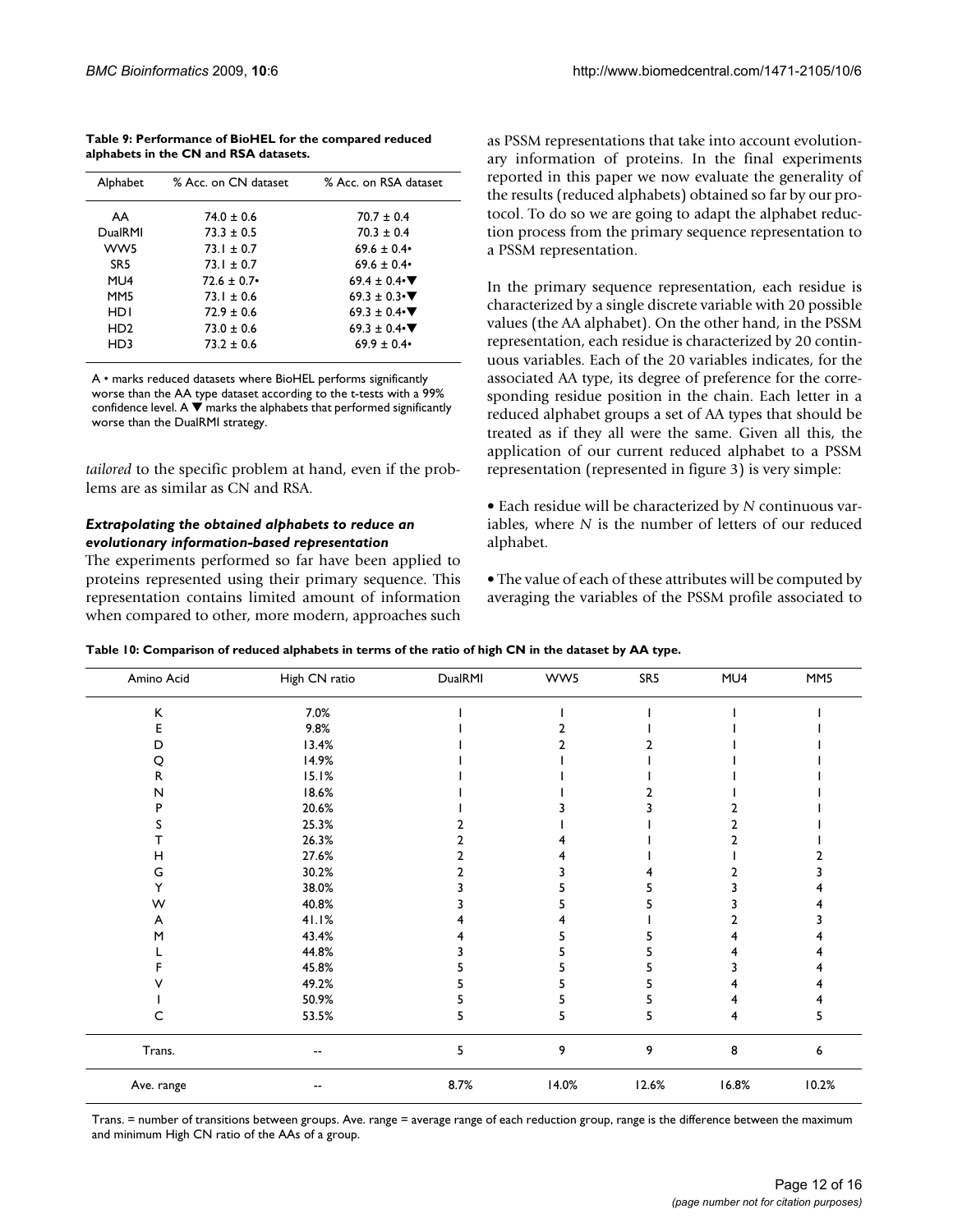| Amino Acid | Exposed ratio | DualRMI                 | WW5   | SR <sub>5</sub> | MU4   | MM5   |
|------------|---------------|-------------------------|-------|-----------------|-------|-------|
| C          | 12.8%         |                         |       |                 |       |       |
|            | 15.4%         |                         |       |                 |       |       |
|            | 15.9%         |                         |       |                 |       |       |
|            | 19.5%         |                         |       |                 |       |       |
|            | 20.3%         |                         |       |                 |       |       |
| W          | 21.3%         |                         |       |                 |       |       |
| M          | 23.2%         |                         |       |                 |       |       |
|            | 25.6%         |                         |       |                 |       |       |
| А          | 33.6%         |                         |       |                 |       |       |
| G          | 43.5%         |                         |       |                 |       |       |
| н          | 43.8%         |                         |       |                 |       |       |
|            | 47.I%         |                         |       |                 |       |       |
|            | 48.0%         |                         |       |                 |       |       |
|            | 55.1%         |                         |       |                 |       |       |
| N          | 58.3%         |                         |       |                 |       |       |
| R          | 61.3%         |                         |       |                 |       |       |
| Q          | 62.5%         |                         |       |                 |       |       |
| D          | 64.7%         |                         |       |                 | 4     |       |
| Е          | 73.1%         |                         |       |                 | 4     |       |
| К          | 81.9%         | 5                       | 4     | 2               | 4     | 5     |
| Trans.     | --            | $\overline{\mathbf{4}}$ | 8     | $\bf 8$         | 9     | 4     |
| Ave. range |               | 7.0%                    | 16.0% | 9.4%            | 19.9% | 11.0% |

| Table 11: Comparison of reduced alphabets in terms of the ratio of exposed residues in the dataset by AA type Trans. = number of |  |
|----------------------------------------------------------------------------------------------------------------------------------|--|
| transitions between groups.                                                                                                      |  |

Ave. range = average range of each reduction group, range is the difference between the maximum and minimum exposed ratio of the AAs of a group.7

the AA types that were grouped to form that letter of the reduced alphabet.

• In the case of using a dual alphabet (from the DualRMI strategy), we will apply one reduction to the PSSM profile of the target residue and the other reduction to the PSSM profiles of the other residues in the window.

As an example, if we were to apply this process, using the five-letter DualRMI alphabet, we would take the original dataset of 180 variables (20 PSSM values × 9 window positions) and transform it into a dataset of 37 variables, that is 5 variables for the target residue and 4 variables for the other 8 window positions. As we explained previously,

**Table 12: Performance of BioHEL on learning CN and RSA using the alphabet optimized for the other dataset.**

| Alphabet    | % Acc. on CN dataset | % Acc. on RSA dataset |
|-------------|----------------------|-----------------------|
| AA          | $74.0 \pm 0.6$       | $70.7 \pm 0.4$        |
| DualRMI     | $73.3 + 0.5$         | $70.3 \pm 0.4$        |
| DualRMI-alt | $73.3 \pm 0.7$       | $69.53 \pm 0.7$       |

A • marks reduced datasets where BioHEL obtains a performance significantly worse than the AA type dataset according to the statistical t-tests with a 99% confidence level. No significant differences were detected between the reduced alphabets.

the RMI and DualRMI (for the non-target alphabet) strategies converged to four-letter alphabets even if they were trying to optimize a five-letter alphabet.

The validation of this reduced PSSM representation is the same as used before. We will train BioHEL to predict CN and RSA using two representations: (1) the original PSSM representation of 180 attributes and (2) the reduced PSSM representation (using the DualRMI strategy) consisting of 37 attributes and we will compare the obtained accuracies. Table 13 contains the results of these experiments. We show four different performance metrics. Besides reporting test accuracy, and number of rules and number of expressed attributes per rule, as we did in the previous experiments, we also report the average run-time of each BioHEL training process. A full experiment consists of 400 runs of BioHEL: 10 cross-validation training sets  $\times$  40 models in each ensemble. The reported run-time metric is the average of these 400 runs. This metric is relevant in this context, because the training process using the reduced representation is much lower, and given the magnitude of the time values, this run-time reduction becomes an important factor. All experiments were performed on the Jupiter supercomputer of the University of Nottingham, using Opteron-248 processors running at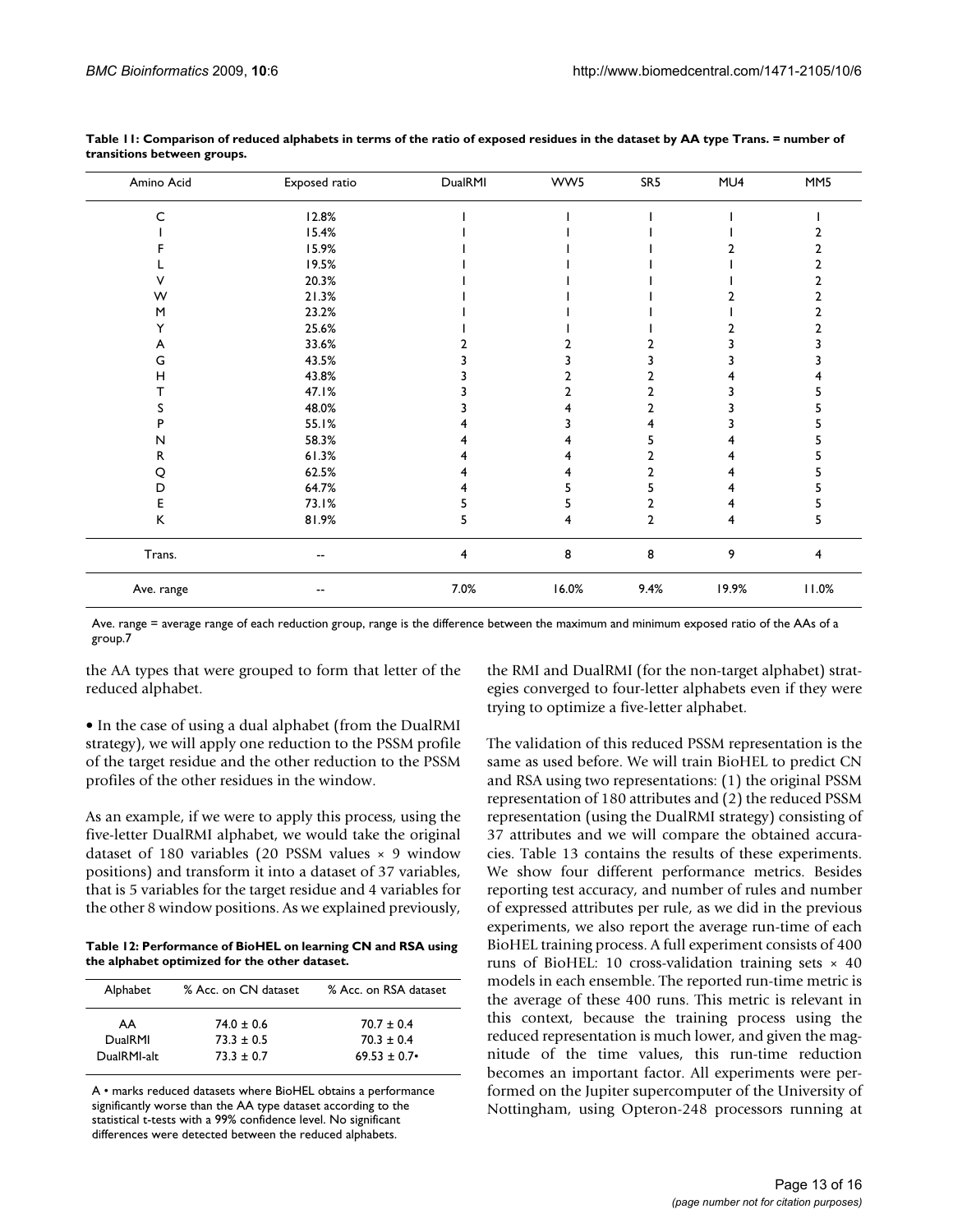

# Alphabet: AM **/** WLY **/** CFIV **/** GHTS **/** DEKNQRP



2.2 GHz, the Linux operating system and a C++ implementation of BioHEL.

The results reported in table 13 indicate that the performance gap between both representations, like in the previous experiments is small: 0.6% for CN, 0.9% for RSA. Moreover, the solutions generated by BioHEL when learning from the reduced representation are more compact in terms of number of rules and number of variables used in each rule. The number of variables per rule for these experiments is only a fraction (very small for the PSSM representation) of the attributes. Moreover, the run-time of the training process was approximately 1.6 times faster for both datasets, and considering that the run-times are reported in hours, this reduction is quite considerable in absolute terms.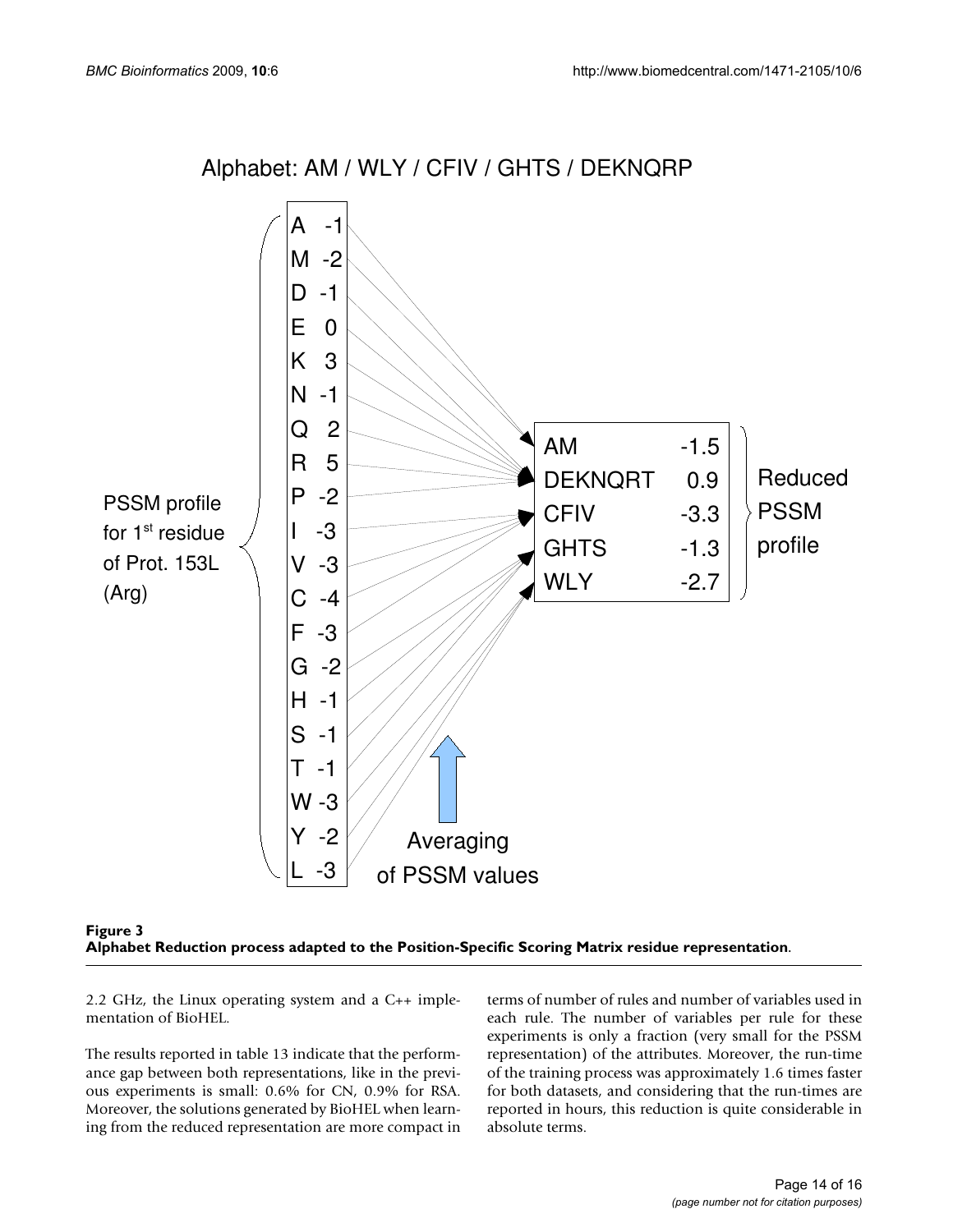| Dataset | Representation      | Accuracy       | #Rules           | #expr. atts.   | Run-time(h)    |
|---------|---------------------|----------------|------------------|----------------|----------------|
| CN      | <b>PSSM</b>         | $81.4 \pm 0.4$ | $269.5 \pm 12.7$ | $14.4 \pm 3.1$ | $31.4 \pm 2.9$ |
|         | <b>Reduced PSSM</b> | $80.8 \pm 0.3$ | $256.0 \pm 12.1$ | $12.9 \pm 2.7$ | $19.4 \pm 1.7$ |
| SA      | <b>PSSM</b>         | $78.5 \pm 0.4$ | $520.4 \pm 15.3$ | $13.9 \pm 3.5$ | $54.3 \pm 4.2$ |
|         | <b>Reduced PSSM</b> | $77.6 \pm 0.4$ | $493.5 \pm 14.9$ | $12.9 \pm 3.3$ | $34.3 \pm 3.0$ |

**Table 13: Performance of BioHEL on learning CN and RSA using the reduced PSSM representation**

The predictability of these models is quite comparable to other work from the literature. Kinjo et al [30] report 76.3% accuracy on two-state CN prediction, although their class definition criterion is slightly different from ours, and they use a distance threshold of 12 Å instead of 10 Å. Dor and Zhou [45] recently obtained 78.6% accuracy on two-state RSA prediction from a PSSM representation (accuracy was increased to 79.2% with additional input information) with a 25% RSA cutoff, the same as we have employed in this paper. Thus, our alphabet reduction protocol can be applied to state-of-the-art representations and obtains accuracy levels that are quite similar to the performance reported in the literature for predicting CN and RSA. This last experiment has helped to illustrate the generality of our findings.

## **Conclusion**

This paper develops the use of information theory based automated procedures for alphabet reduction in PSP datasets. Our investigations indicate that: (1) finding a reduced alphabet with a performance that is statistically equivalent to the performance obtained with the full AA type representation is possible, (2) this does not compromise accuracy and enhances interpretability and (3) different problems might require different reductions and (4) the alphabets obtained from primary sequence data can be successfully adapted to richer representations using evolutionary information. These four observations taken together point to the need for a robust automated method, such as the one described in this paper, for tackling alphabet reduction. The tests with the three reduction strategies tell us that the DualRMI strategy can give a significant advantage, as has been shown for the solvent accessibility dataset. The reduction groups that our automated procedure finds translate quite well to physicochemical characteristics such as hydrophobicity, but not completely. We find groups of letters such as GHTS that are difficult to explain. A retrospective analysis of the dataset shows that the reduction groups are sound, because they are a consequence of the underlying data that we are mining. Moreover, the learned reductions suggested a new way of interpreting the data, which a priori would have made no sense. That is, our results show that this automated procedure is sound, is not bound by any preconceptions the experimenter might have, tailors the alphabet reduction specifically for each dataset and obtains higher performance than other reduced alphabets available in the literature or human-design alphabet reductions. It can be applied with performance comparable to state-of-theart protein representations, while at the same time it is able to provide new insight into the available data.

In future work, we will test alternative objective functions as well as other robust MI estimations. It would also be interesting to check if it is possible to find alphabets of slightly higher cardinality than the ones studied in this paper that are able to close even more the performance gap with the original representation. We also would like to apply this protocol to protein design problems. Finally, it would be interesting to apply this protocol to datasets with more than two classes or, even, regression datasets, although we expect that this option will require a much more robust fitness function, as this means (a) making worse the sample size problem of the MI metric and (2) MI has to be estimated in some way if applied to regression problems, as it originally only deals with discrete variables.

# **Authors' contributions**

JB participated in the conception and design of the study, carried out the experiments and statistical analysis reported in this paper and drafted the manuscript. MS helped to draft the manuscript. JH participated in the design of the study and helped to draft the manuscript. RS and AV participated in the design of the study. NK participated in the conception and design of the study and helped to draft the manuscript. All authors read and approved the final manuscript.

# **Additional material**

### **Additional file 1**

*Reduction groups obtained for all the training sets. This document lists 6 tables (3 reduction strategies and two datasets) containing the details of the reduction groups generated by our protocol for each of the ten training sets.*

Click here for file

[\[http://www.biomedcentral.com/content/supplementary/1471-](http://www.biomedcentral.com/content/supplementary/1471-2105-10-6-S1.pdf) 2105-10-6-S1.pdf]